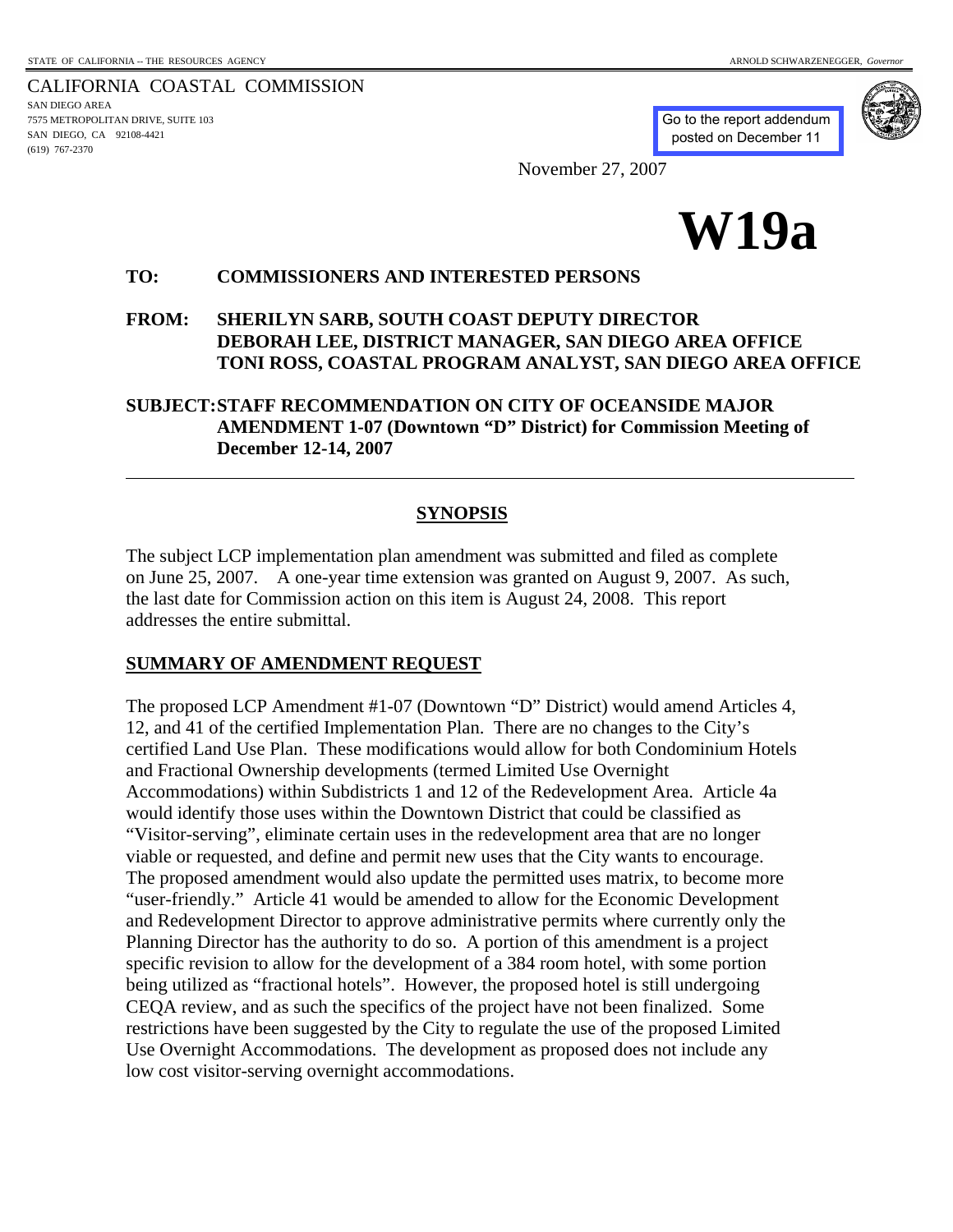### **SUMMARY OF STAFF RECOMMENDATION**

Staff is recommending first that LCP amendment 1-07 be rejected as submitted and then approved with suggested modifications. The proposed amendment would include updating the allowable uses and matrix for the Downtown District and creating a new section within Article 4, titled 4a, to update existing definitions and provide new ones specific to the Redevelopment Area. New definitions include those for: Condominium Hotel and Limited Use Overnight Visitor Accommodation. The amendment also includes provisions for restrictions on the operation of these types of limited use accommodations. Suggested modifications include more appropriate definitions for Condominium Hotels and Limited Use Visitor Accommodation. Further suggested modifications include requirements for the provision for in-lieu fees. Suggested modifications also include further restrictions for the operations of any proposed limited use overnight visitor accommodation, and provisions for the management of any required in-lieu fees. While the inclusion of the Condominium Hotel and Fractional Ownership Hotel definitions and restrictions is considered project specific by the City of Oceanside, as these types of facilities would only be permissible in Subdistricts 1 and 12, both of these uses are currently in the review stage at the City and staff recommends that broader policies be developed with this LCP Amendment to streamline any future proposals. The project for this area as proposed is the construction of 336-unit hotel, 48-unit fractional timeshares and 18,500 square feet of commercial uses located on the east side of Pacific Street directly above The Strand and adjacent to Oceanside Pier. The proposed development is currently being reviewed by the City and the EIR is in its draft stage. However, the project is located within the appeals jurisdiction of the Coastal Commission; therefore, the Commission will review any project specific issues if the City's CDP is appealed to the Commission.

The appropriate resolutions and motions begin on Page 5. The suggested modifications begin on Page 6. The findings for denial of the Implementation Plan Amendment as submitted begin on Page 20. The findings for approval of the plan, if modified, begin on Page 27.

### **BACKGROUND**

The City of Oceanside's Local Coastal Program (LCP) was certified by the Commission in July of 1985 and the City assumed permit authority and began issuing coastal development permits in March of 1986. The City's certified LCP consists of a Land Use Plan (LUP) and Implementing Ordinances. The LCP contains the Downtown Redevelopment Area, which is 375-acres located in the northwest portion of the City where a Redevelopment Plan was approved in 1975 creating 13 subdistricts. In 1992, the Plan was amended to include 15 subdistricts (LCPA #1-91).

### **ADDITIONAL INFORMATION**

Further information on the City of Oceanside LCP amendment 1-07 (Downtown "D" District) may be obtained from Toni Ross, Coastal Planner, at (619) 767-2370.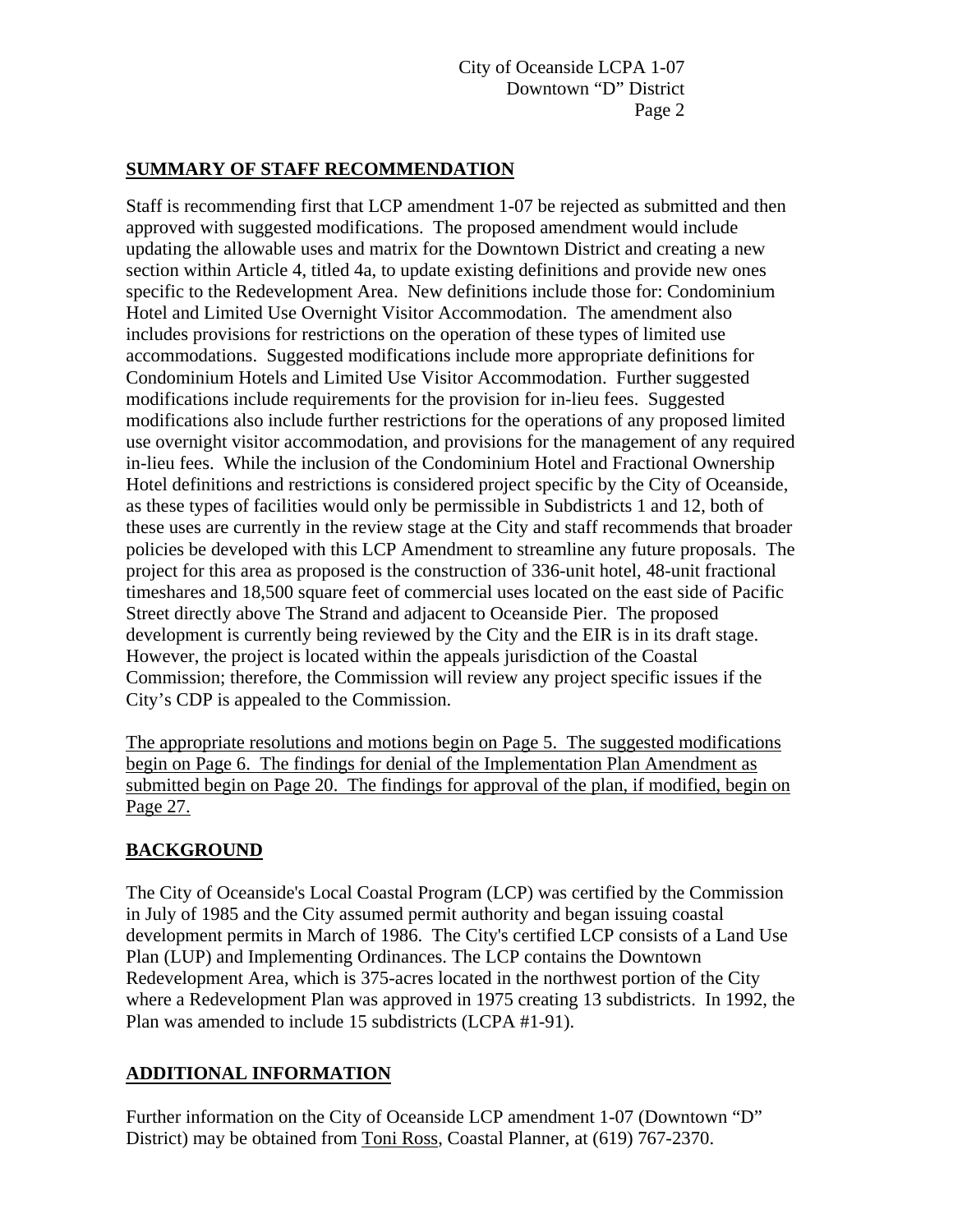$\overline{a}$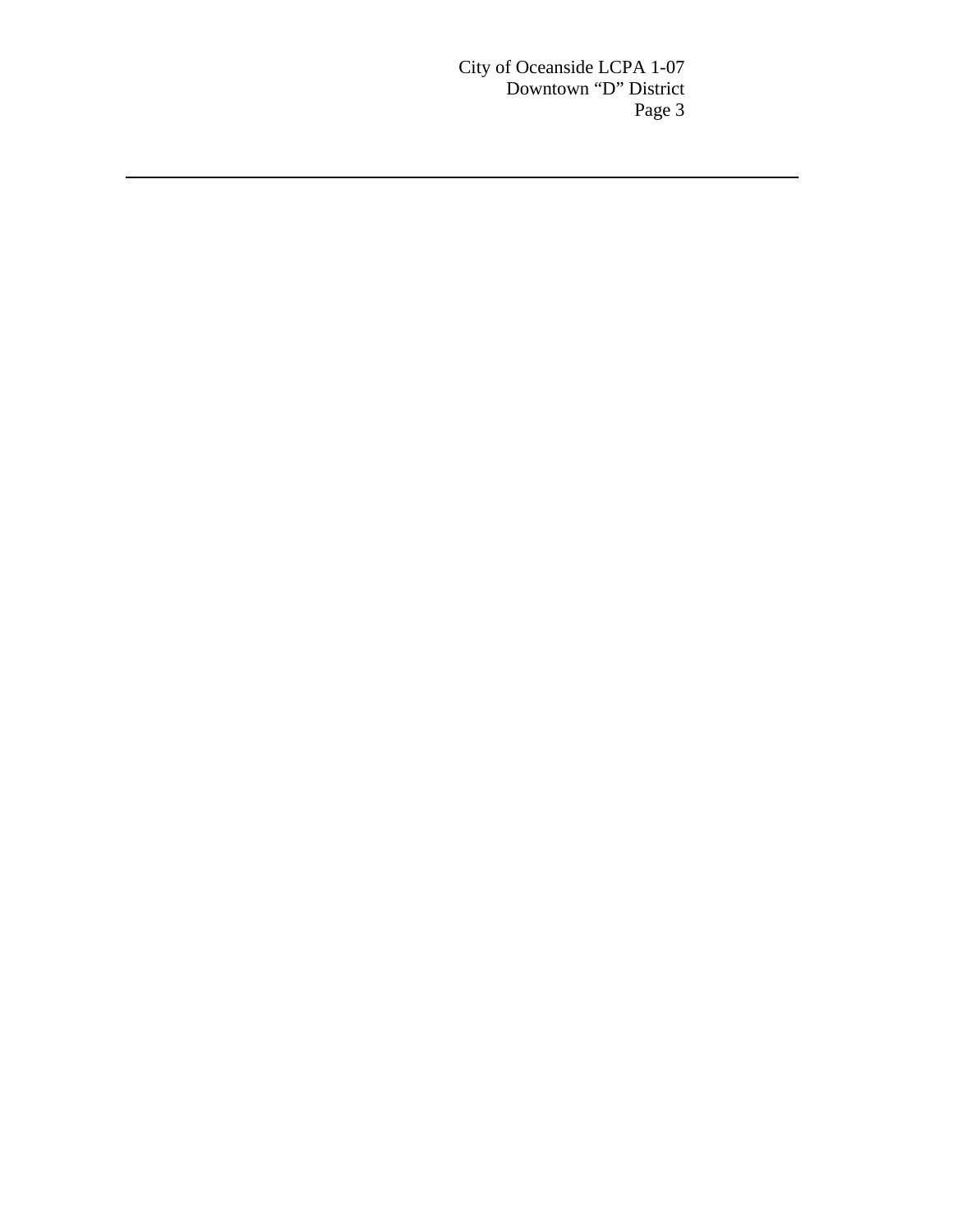### **PART I. OVERVIEW**

### **A. LCP HISTORY**

The City of Oceanside first submitted its Local Coastal Program Land Use Plan (LUP) to the Commission in July 1980, and it was certified with suggested modifications on February 19, 1981. This action, however, deferred certification on a portion of the San Luis Rey River valley where an extension of State Route 76 was proposed. On January 25, 1985, the Commission approved with suggested modifications the resubmitted LUP and Implementing Ordinances. The suggested modifications included ones related to the guaranteed provision of recreation and visitor-serving facilities, assurance of the safety of shorefront structures, and the provision of an environmentally sensitive routing of the proposed Route 76 east of Interstate 5. The suggested modifications to the Zoning/Implementation phase resulted in ordinances and other implementation measures that were consistent with the conditionally certified LUP policies.

With one exception, the conditionally certified LUP and Implementing Ordinances were reviewed and approved by the City on May 8, 1985. The City requested that certification be deferred on one parcel adjacent to Buena Vista Lagoon designated by the City for "commercial" use; the Commission's suggested modification designated it as "open space." On July 10, 1985, the Commission certified the City's Local Coastal Program as resubmitted by the City, including deferred certification on the above parcel. On December 17, 1985, the Commission approved the post-certification appeals maps for the City of Oceanside, and the City began issuing permits in March 1986.

This is the third proposed amendment to the Redevelopment Area. The last major amendment addressing the area was LCPA #1-91, approved by the Commission in February 1992. The LCP amendment included the current D Downtown District Ordinance which established Subdistricts 1, 12 and 15 comprising a 12-block area located one block north and two blocks south of the pier and extending from The Strand four blocks inland to Cleveland Street (west of the rail road right-of-way). Pacific Street is the first through coastal roadway in this area which currently provides both vehicular and pedestrian lateral access along the bluff top via the street and linear park adjacent to the street. As amended, the certified LCP required the City to submit a master plan for the three blocks constituting Subdistrict 12 and the six blocks of Subdistrict 1 in the City's Downtown District. The purpose of the master plan was to insure that eventual development of the entire nine-block area includes a minimum of 240 hotel rooms and 81,800 sq. ft. of visitor-serving commercial uses as specified by the master plan.

In June of 2002, the Commission denied the City of Oceanside's proposed LCP Amendment 1-2000. This amendment included modification to the Land Use Plan and Zoning maps to accommodate redevelopment of the bluff top and beach area adjacent to Oceanside Pier. The proposed Oceanside Beach Resort included a 400-room hotel with 545,509 sq. ft. guest accommodations; 12,200 sq. ft. retail shops, 6,400 sq. ft. restaurants, 9,400 sq. ft. meeting rooms; and 19,500 sq. ft. ballrooms; a public promenade and two levels of subterranean parking. The proposed development would have created an autofree zone on Pacific Street between Seagaze Drive and Pier View Way. The Strand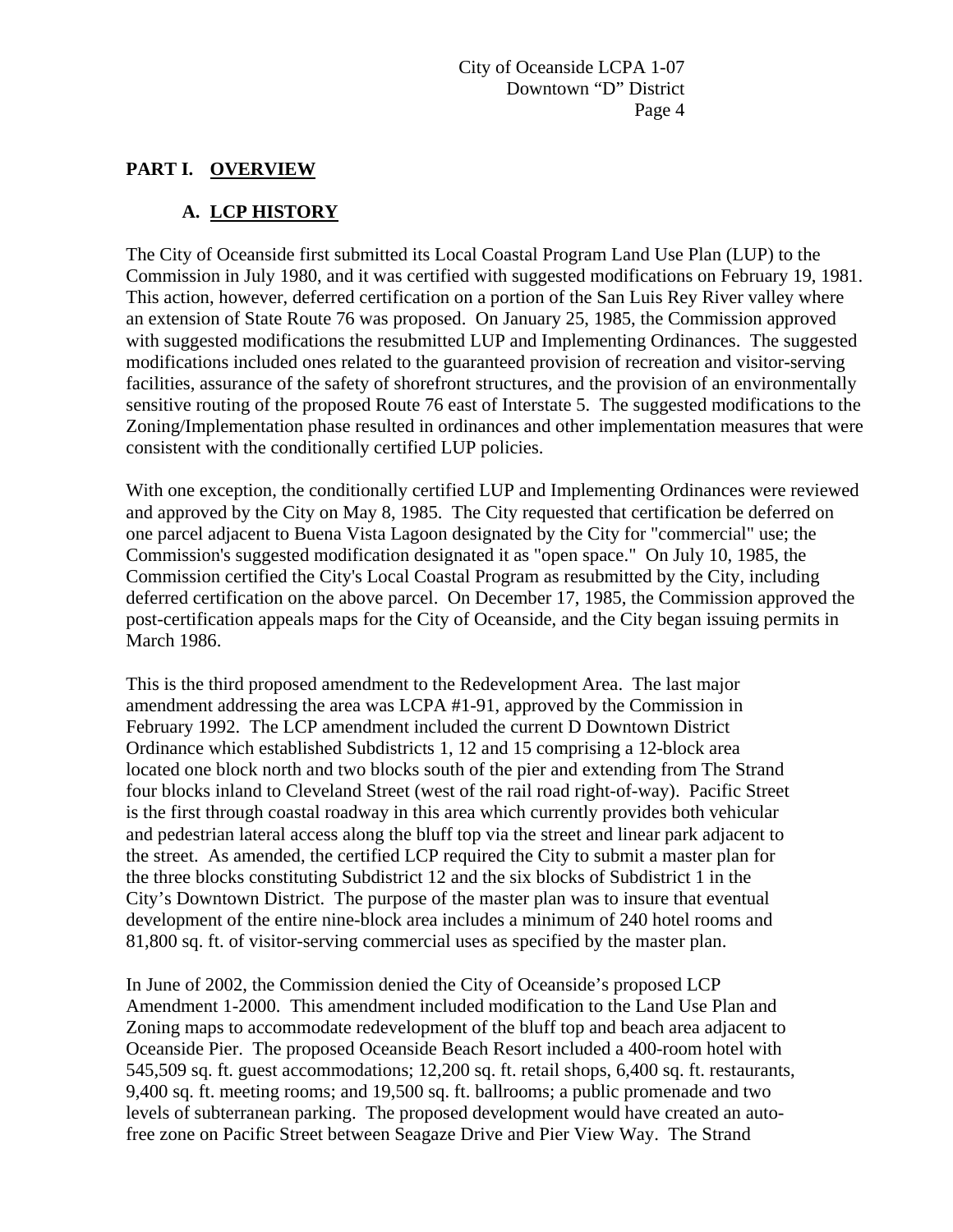public road would have also been closed. The amendment was denied due the scale of development and its impacts to public access among other issues. The currently proposed LCP amendment would modify the zoning ordinances at the location of this previously denied LCP amendment.

### **B. STANDARD OF REVIEW**

Pursuant to Section 30513 of the Coastal Act, the Commission may only reject zoning ordinances or other implementing actions, as well as their amendments, on the grounds that they do not conform with, or are inadequate to carry out, the provisions of the certified land use plan. The Commission shall take action by a majority vote of the Commissioners present.

## **C. PUBLIC PARTICIPATION**

The City has held Planning Commission and City Council meetings with regard to the subject amendment request. All of those local hearings were duly noticed to the public. Notice of the subject amendment has been distributed to all known interested parties.

# **PART II. LOCAL COASTAL PROGRAM SUBMITTAL - RESOLUTIONS**

Following a public hearing, staff recommends the Commission adopt the following resolutions and findings. The appropriate motion to introduce the resolution and a staff recommendation are provided just prior to each resolution.

## **I. MOTION I:** *I move that the Commission reject the Implementation Program Amendment for the City of Oceanside as submitted.*

### **STAFF RECOMMENDATION OF REJECTION:**

Staff recommends a **YES** vote. Passage of this motion will result in rejection of Implementation Program and the adoption of the following resolution and findings. The motion passes only by an affirmative vote of a majority of the Commissioners present.

## **RESOLUTION TO DENY CERTIFICATION OF THE IMPLEMENTATION PROGRAM AS SUBMITTED:**

The Commission hereby denies certification of the Implementation Program Amendment submitted for the City of Oceanside and adopts the findings set forth below on grounds that the Implementation Program as submitted does not conform with, and is inadequate to carry out, the provisions of the certified Land Use Plan. Certification of the Implementation Program would not meet the requirements of the California Environmental Quality Act as there are feasible alternatives and mitigation measures that would substantially lessen the significant adverse impacts on the environment that will result from certification of the Implementation Program as submitted.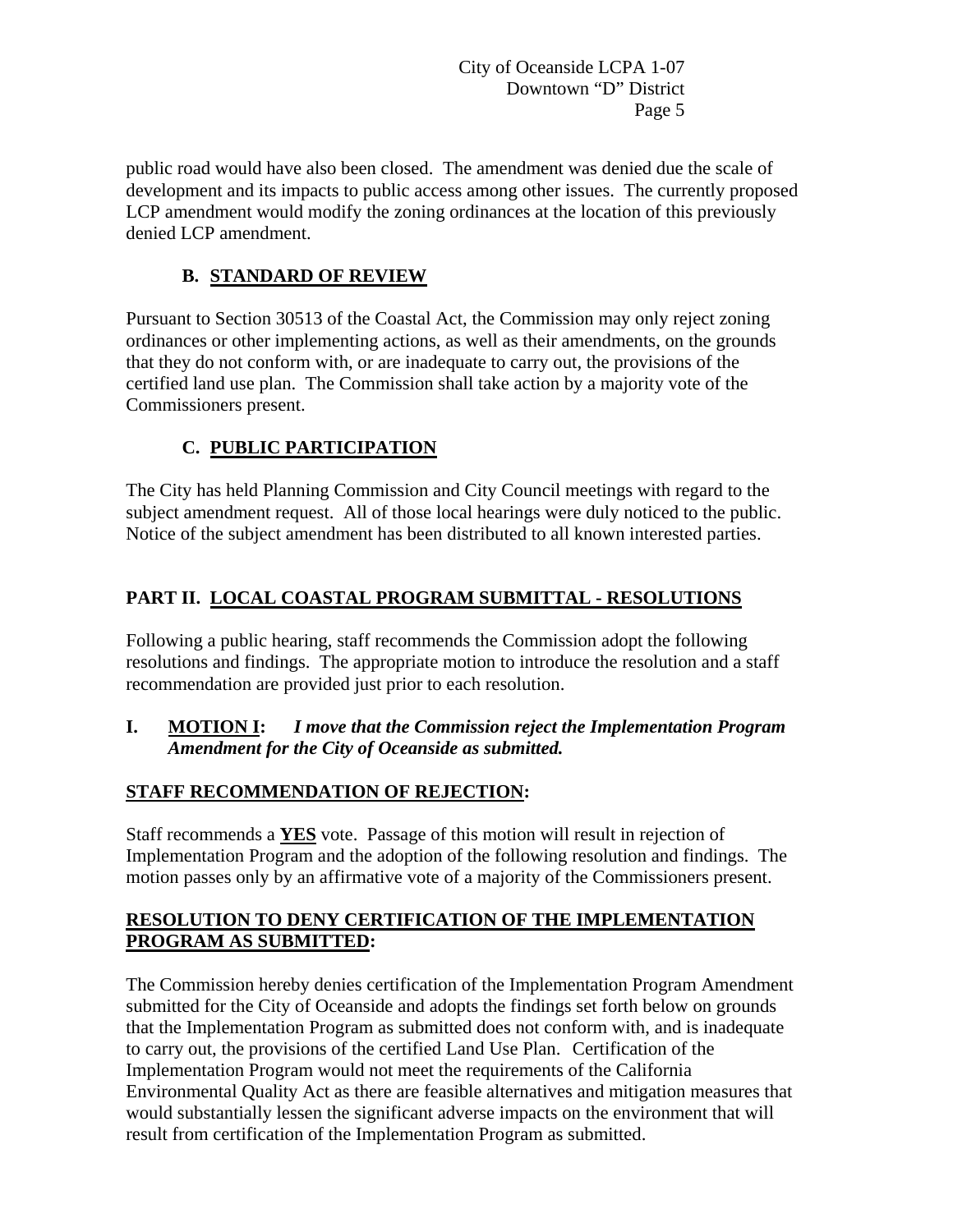### **II. MOTION II:** *I move that the Commission certify the Implementation Program Amendment for the City of Oceanside if it is modified as suggested in this staff report.*

### **STAFF RECOMMENDATION:**

Staff recommends a **YES** vote. Passage of this motion will result in certification of the Implementation Program Amendment with suggested modifications and the adoption of the following resolution and findings. The motion passes only by an affirmative vote of a majority of the Commissioners present.

### **RESOLUTION TO CERTIFY THE IMPLEMENTATION PROGRAM AMENDMENT WITH SUGGESTED MODIFICATIONS:**

The Commission hereby certifies the Implementation Program Amendment for the City of Oceanside if modified as suggested and adopts the findings set forth below on grounds that the Implementation Program Amendment, with the suggested modifications, conforms with and is adequate to carryout the certified Land Use Plan. Certification of the Implementation Program Amendment if modified as suggested complies with the California Environmental Quality Act, because either 1) feasible mitigation measures and/or alternatives have been incorporated to substantially lessen any significant adverse effects of the Implementation Program Amendment on the environment, or 2) there are no further feasible alternatives and mitigation measures that would substantially lessen any significant adverse impacts on the environment.

## **PART III. SUGGESTED MODIFICATIONS**

Staff recommends the following suggested revisions to the proposed Implementation Plan be adopted. The underlined sections represent language that the Commission suggests be added, and the struck-out sections represent language which the Commission suggests be deleted from the language as originally submitted.

### **SUGGESTED MODIFICATION #1**

Revise Article 4a Section 450 of the Zoning Ordinance as Follows:

T. Visitor Accommodations.

 4. **Condominium Hotel – Facility providing overnight visitor accommodations where ownership of at least some of the individual guestrooms (units) within the larger building or complex is in the form of separate condominium ownership interests, as defined in California Civil Code section 1351(f). The primary function of the Condominium-Hotel is to provide overnight transient visitor accommodations within every unit that is available to the general public on a daily basis year-round, while providing both general public availability**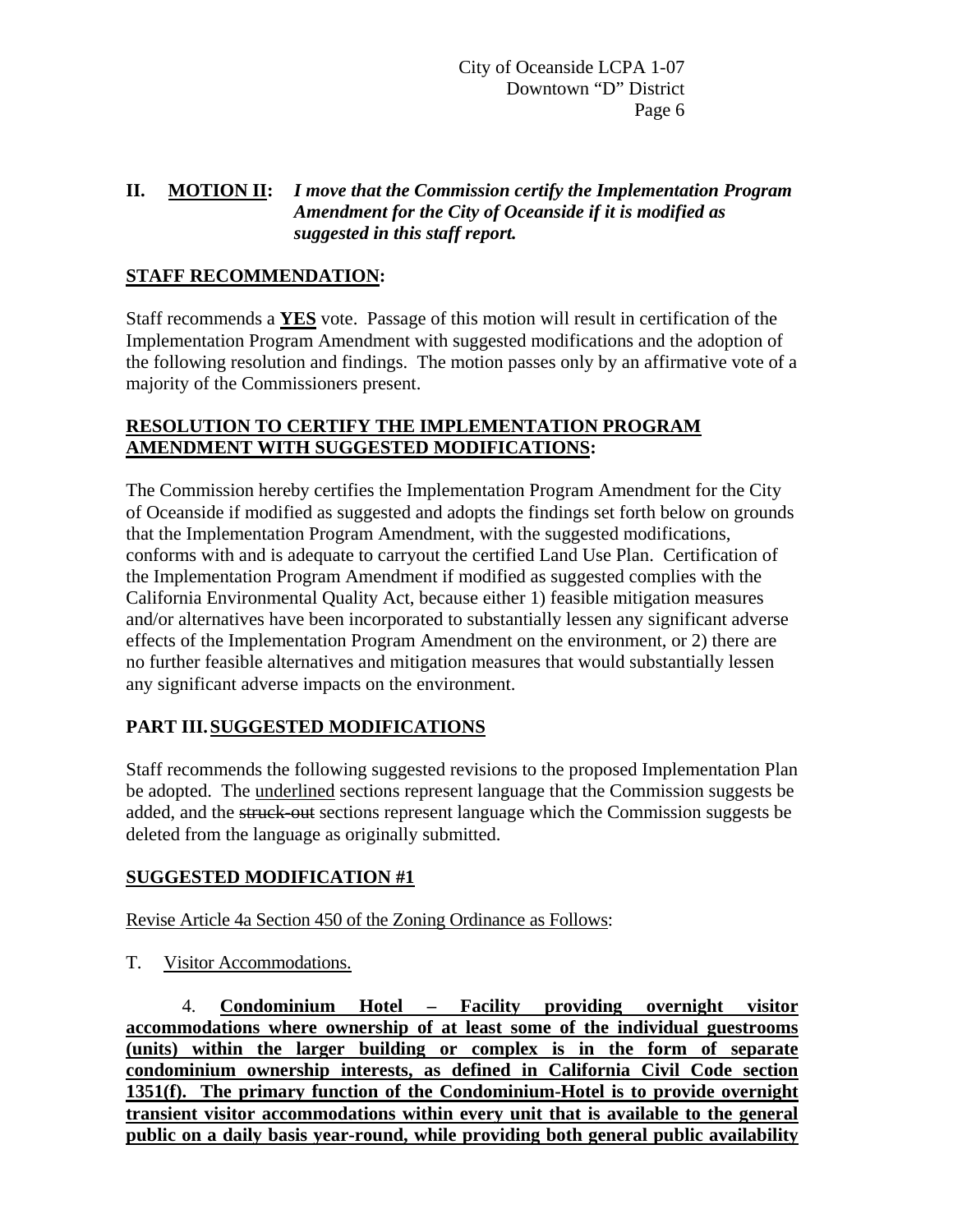### **and limited owner occupancy of those units that are in the form of separate condominium ownership interests.**

Condominium Hotel. A facility providing overnight visitor accommodations, where at least some of the guest rooms are in the form of separate condominium ownership interests. When a condo-hotel unit is not occupied by its owner, that unit shall be made available to the general public through the hotel operator. If a Condominium Hotel includes traditional hotel units, the facility may use those rooms alone or in combination with its condo-hotel units to satisfy any requirement that a substantial portion of its units be permanently reserved for transient overnight accommodations in the summer season, which is Memorial weekend through Labor Day.

## **SUGGESTED MODIFICATION #2**

Add Article 4a Section 450 Visitor Accommodation - Special Requirements of the Zoning Ordinance as Follows:

2. Hotel Conversion - Any hotel rooms for which a Certificate of Occupancy has been issued at the effective date of adoption of this section shall not be converted to an Integrated Resort **a Limited Use Overnight Visitor Accommodation**.

## **SUGGESTED MODIFICATION #3**

Replace Article 4a (Redevelopment) section 450 Visitor Accommodations, as follows:

 7. Limited Use Overnight Visitor Accommodation: Integrated Resort: A resort that includes both traditional hotel lodging and some combination of timeshares, fractional time shares, or condo-hotel units. Up to 25% of the total rooms in Limited Use Overnight Visitor Accommodation an Integrated Resort may be timeshare, fractional timeshare or condo-hotel units; however, no more than 15% of the total rooms in a Limited Use Overnight Visitor Accommodation may be Fractional timeshare units. A Limited Use Overnight Visitor Accommodation Integrated Resort is exempt from any requirement that a substantial portion of its units be permanently reserved for transient overnight accommodations in the summer season, which is Memorial weekend through Labor Day.

## **SUGGESTED MODIFICATION #4**

Add Article 4a (Redevelopment) section 450 Visitor Accommodations-Special Requirements, as follows:

**Limited Use Overnight Visitor Accommodation Projects - will be required to prepare Covenants, Conditions, and Restrictions (CC& R's) that shall be recorded concurrently with the recordation of all tract maps against all individual property titles reflecting the use restrictions and will conform to the restrictions outlined**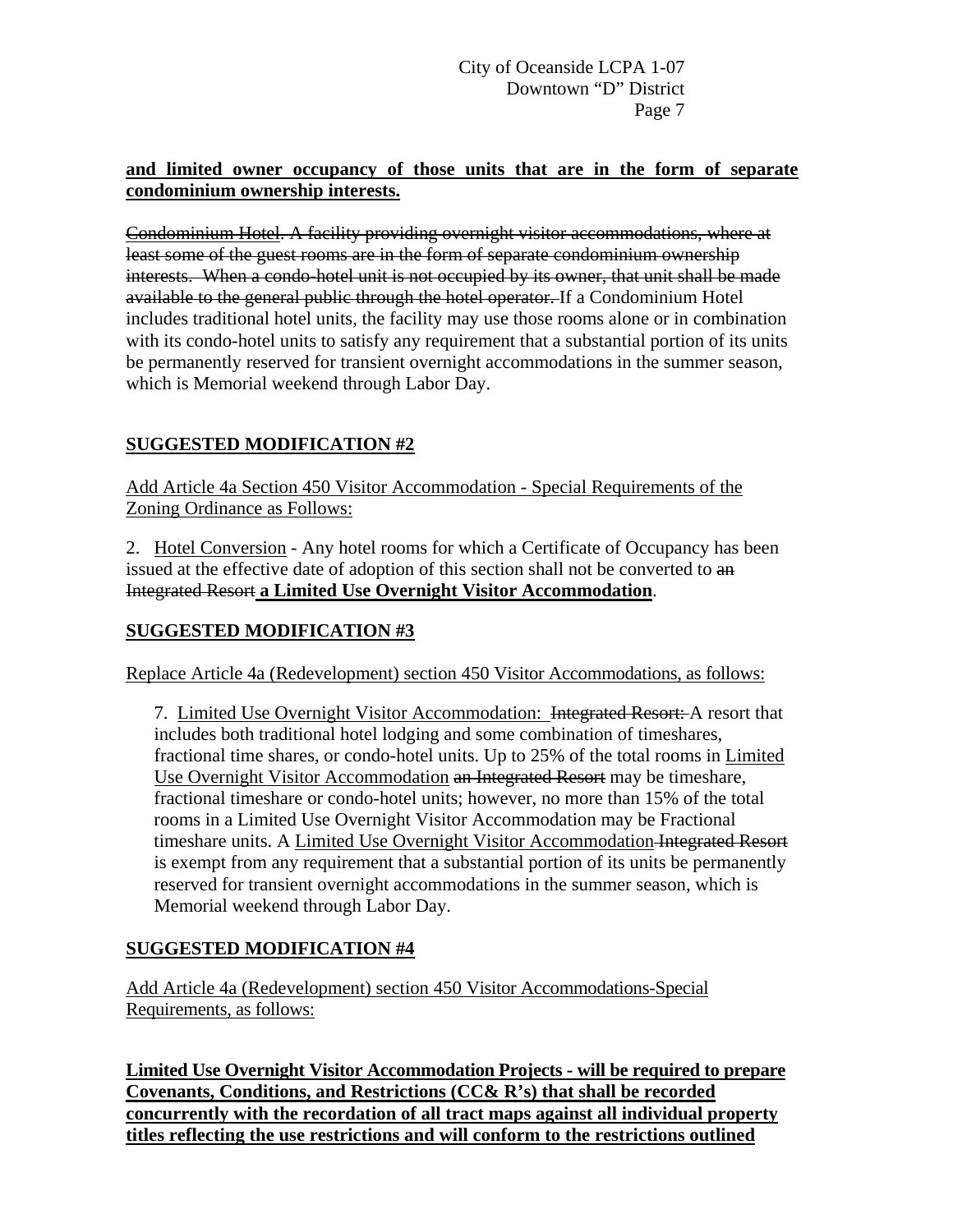#### **below, including how the transient overnight requirement for summer season will be satisfied and how the required in-lieu fees will be managed.**

### **SUGGESTED MODIFICATION #5**

Add Article 4a (Redevelopment) section 450 Visitor Accommodations-Special Requirements, as follows:

**Protection of Existing Overnight Visitor Accommodations - Any overnight visitor accommodations for which a Certificate of Occupancy has been issued prior to or on the effective date of adoption of this section shall not be converted to a Limited Use Overnight Visitor Accommodation. Any proposal to demolish existing overnight visitor accommodations shall be required to demonstrate that rehabilitation of existing units is not feasible. If demolition of existing units is authorized, mitigation shall be provided for at least 50% of the total number of proposed new overnight visitor accommodations at the rate specified for in-lieu fees in Section 4a, Section 450 of this ordinance.** 

### **SUGGESTED MODIFICATION #6**

Add Article 4a (Redevelopment) section 450 Visitor Accommodations-Special Requirements, as follows:

**In-Lieu Fees for Lower Cost Overnight Visitor Accommodations. An in-lieu fee shall be required for new development of overnight visitor accommodations in the coastal zone that are not lower cost. This in-lieu fee shall be required as a condition of approval of a coastal development permit, in order to provide significant funding to support the establishment of lower cost overnight visitor accommodations within the coastal area of North San Diego County. The fee shall be \$30,000 per room for 25% of the total number of proposed overnight visitor accommodations in the new development. The fee (i.e. \$30,000 in 2007) shall be adjusted annually to account for inflation according to increases in the Consumer Price Index – U.S. City Average.** 

**The required in-lieu fees shall be deposited into an interest-bearing account, to be established and managed by one of the following entities approved by the Executive Director of the Coastal Commission: City of Oceanside, Hostelling International, California Coastal Conservancy, California Department of Parks and Recreation or a similar entity. The purpose of the account shall be to establish lower cost overnight visitor accommodations, such as new hostel beds, tent campsites, cabins or campground units, at appropriate locations within the coastal area of North San Diego County. The entire fee and accrued interest shall be used for the above-stated purpose, in consultation with the Executive Director, within ten years of the fee being deposited into the account. All development funded by this account will require review and approval by the Executive Director of the Coastal Commission and a coastal development permit if in the coastal zone. Any portion of the fee that**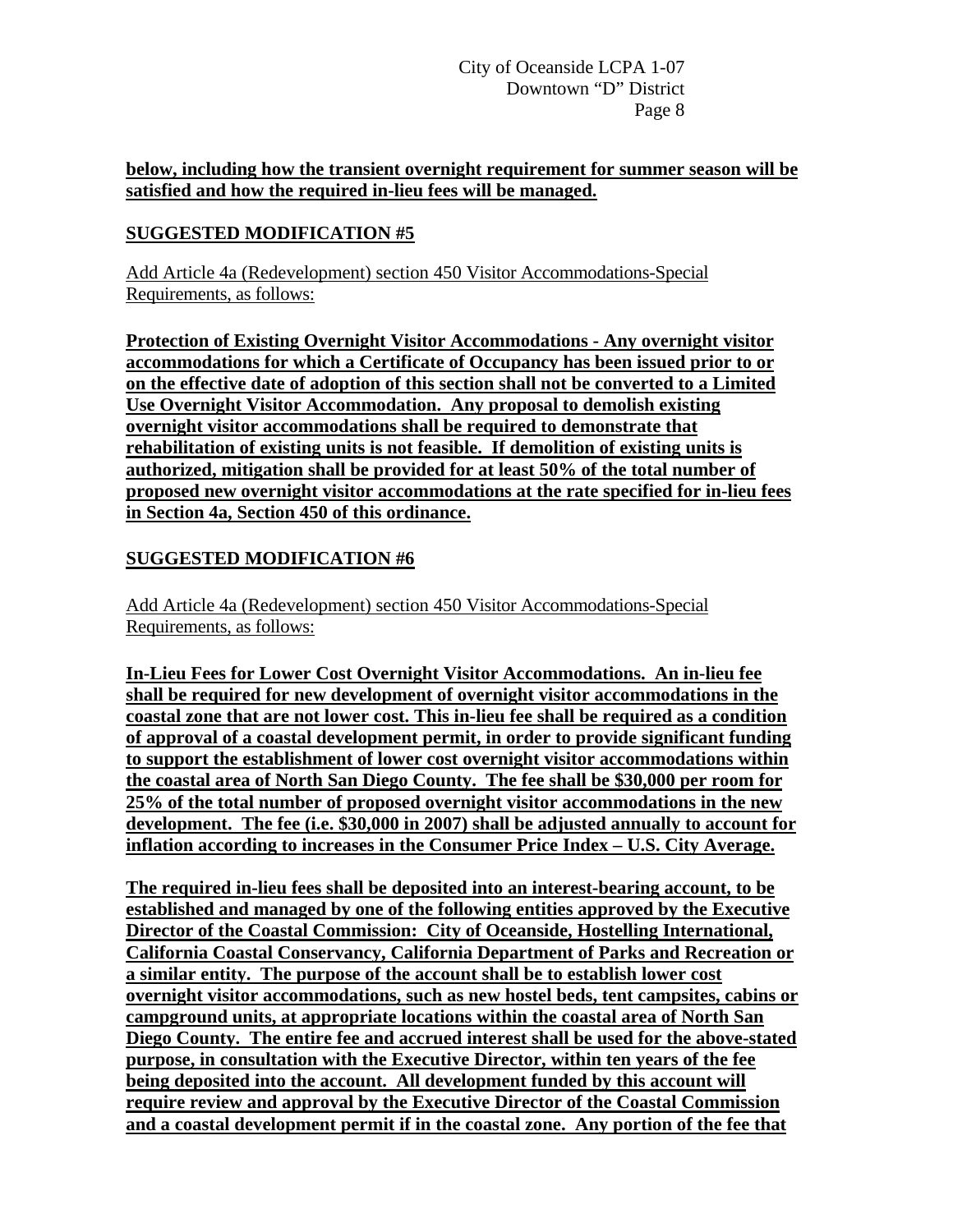**remains after ten years shall be donated to one or more of the State Park units or non-profit entities providing lower cost visitor amenities in a Southern California coastal zone jurisdiction or other organization acceptable to the Executive Director. Required mitigation shall be in the form of in-lieu fees as specified herein or may include completion of a specific project that is roughly equivalent in cost to the amount of the in-lieu fee and makes a substantial contribution to the availability of lower cost overnight visitor accommodations in Oceanside and/or the North San Diego County coastal area.** 

## **SUGGESTED MODIFICATION #7**

Add Article 4a (Redevelopment) section 450 Visitor Accommodations-Special Requirements, as follows:

**5. Condominium Hotels. Such development is subject to the following conditions/restrictions:**

- **a) Any overnight visitor accommodations for which a certificate of occupancy has been issued prior to or on the effective date of adoption of this Section shall not be permitted to be converted to a Limited Use Visitor Overnight Accommodation.**
- **b) A maximum of 25% of the total number of guestrooms/units may be subdivided into condominiums and sold for individual ownership.**
- **c) The hotel owner/operator shall retain control and ownership of all structures, recreational amenities, meeting space, restaurants, "back of house" and other non-guest unit facilities. When the Condominium-Hotel is located on land owned by the City, the hotel owner/operator shall be a leaseholder of the land upon which the Condominium-Hotel exists.**
- **d) The Condominium-Hotel facility shall have an on-site hotel operator to manage rental/booking of all guestrooms/units. Whenever any individually owned hotel unit is not occupied by its owner(s), that unit shall be available for hotel rental by the general public on the same basis as a traditional hotel room.**
- **e) The hotel operator shall market and advertise all rooms to the general public. Unit owners may also independently market and advertise their units but all booking of reservations shall be made by and through the hotel operator.**
- **f) The hotel operator shall manage all guestrooms/units as part of the hotel inventory, which management will include the booking of reservations, mandatory front desk check-in and check-out, maintenance, cleaning services and preparing units for use by guests/owners, a service for which the hotel operator may charge the unit owner a reasonable fee.**
- **g) If the hotel operator is not serving as the rental agent for an individually owned unit, then the hotel operator shall nevertheless have the right, working through the individually owned units' owners or their designated agents, to book any unoccupied room to fulfill demand, at a rate similar to comparable accommodations in the hotel. The owner or**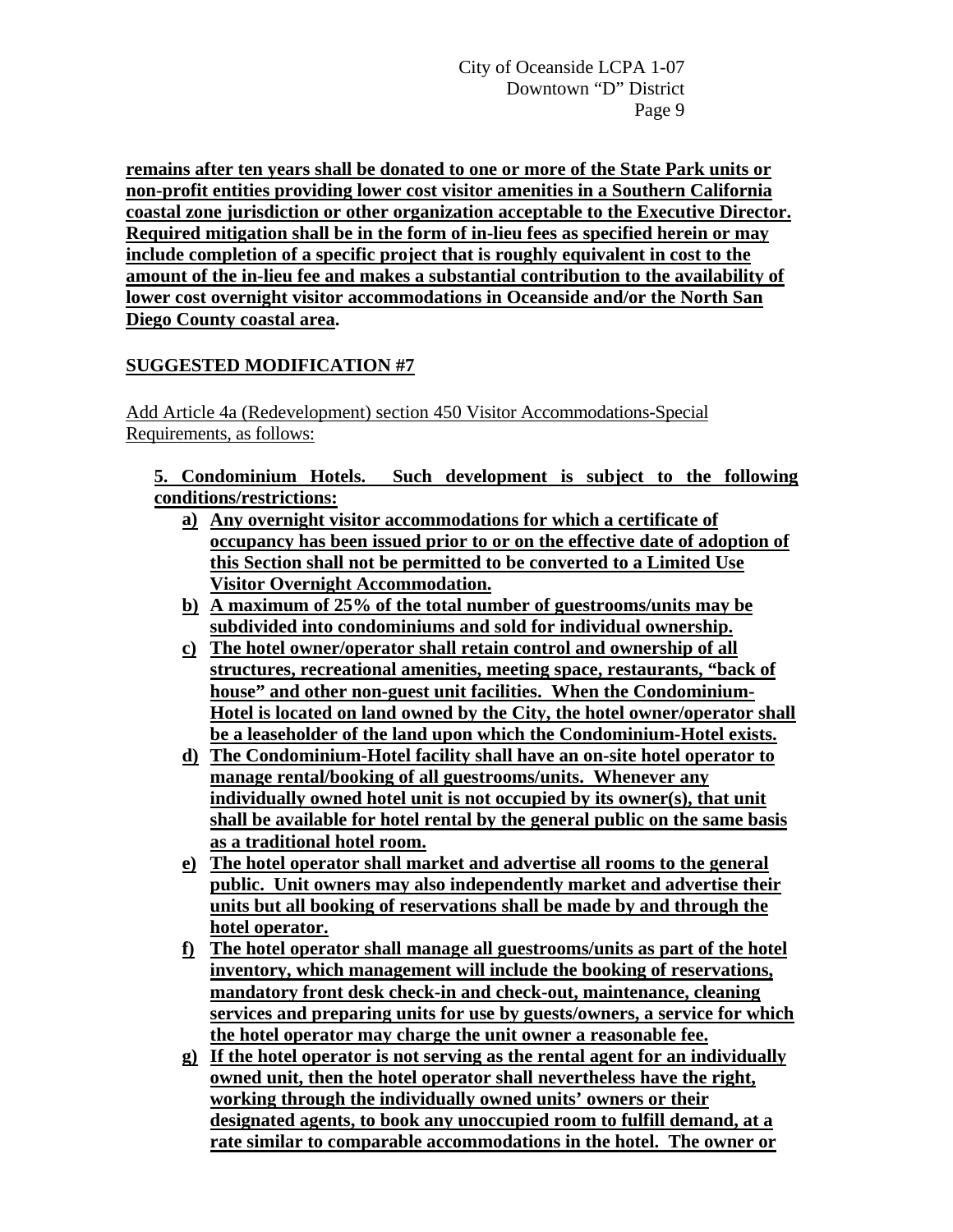**an owner's rental agent may not withhold units from use. In all circumstances, the hotel operator shall have full access to the condominiums' reservation and booking schedule so that the operator can fulfill its booking and management obligations hereunder.**

- **h) All guestrooms/unit keys shall be electronic and created by the hotel operator upon each new occupancy to control the use of the individually owned units.**
- **i) Unit owners shall not discourage rental of their unit or create disincentives meant to discourage rental of their unit.**
- **j) All individually owned hotel units shall be rented at a rate similar to that charged by the hotel operator for the traditional hotel rooms of a similar class or amenity level.**
- **k) The hotel operator shall maintain records of usage by owners and renters and rates charged for all units, and shall be responsible for reporting Transient Occupancy Taxes based on records of use for all units, a service for which the hotel operator may charge the unit owner a reasonable fee.**
- **l) Each individually owned hotel unit shall be used by its owner(s) (no matter how many owners there are) for not more than 90 days per calendar year with a maximum of 29 consecutive days of use during any 60 day period.**
- **m) The use period limitations identified in (l) above, shall be unaffected by multiple owners or the sale of a unit to a new owner during the calendar year, meaning that all such owners of any given unit shall be collectively subject to the use restriction as if they were a single, continuous owner.**
- **n) No portion of the Condominium-Hotel may be converted to full-time occupancy condominium or any other type of Limited Use Overnight Visitor Accommodations or other project that differs from the approved Condominium-Hotel.**
- **o) Prior to issuance of a building permit and in conjunction with approval of a coastal development permit for the Condominium-Hotel, the landowner(s) of the property(is) within the Downtown "D" District upon which the traditional units/rooms (i.e. transient hotel rooms) are developed shall execute and record a deed restriction(s), subject to the review and approval of the Economic Development and Redevelopment Director and the Executive Director of the Coastal Commission, which prohibits the conversion of those traditional hotel units/rooms to any other type of ownership (e.g. limited use overnight visitor accommodations). The deed restriction shall be submitted for review and approval of the Economic Development and Redevelopment Director and the Executive Director of the Coastal Commission prior to action on the coastal development permit. The deed restriction shall run with the land, shall be executed and consented to by the existing lessee(s) of the affected property(is) and shall be binding on the landowner(s) and lessee(s), and on all successors and assigns of the landowner(s) and lessee(s), including without limitation any future lien holders. This deed restriction(s) shall**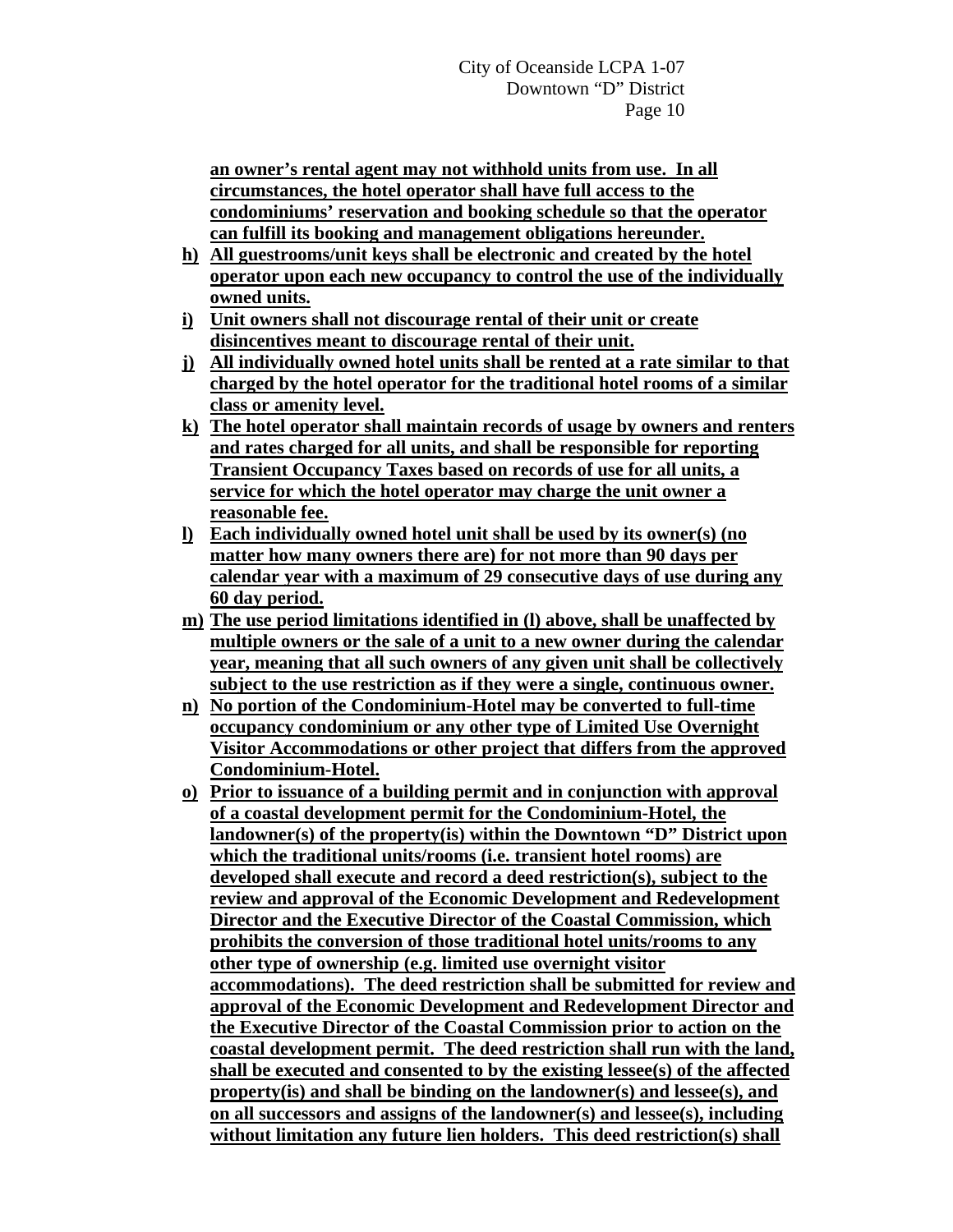**not be removed or changed without approval of an amendment to the underlying coastal development permit and approval of an amendment to the LCP by the Coastal Commission. However, minor changes that do not conflict with subsections a) and n) above may be processed as an amendment to the coastal development permit, unless it is determined by the Economic Development and Redevelopment Director and the Executive Director of the Coastal Commission that such an amendment is not legally required.**

- **p) The hotel owner/operator shall be required to submit, prior to issuance of a coastal development permit, for the review and approval of the Economic Development and Redevelopment Director, a Declaration of Restrictions or CC & R's (Covenants, Conditions & Restrictions) either of which shall include:**
	- **1. All the specific restrictions listed in a through n above;**
	- **2. Acknowledgement that these same restrictions are independently imposed as condition requirements of the coastal development permit;**
	- **3. A statement that provisions of the CC & Rest/Declaration of Restrictions that reflect the requirements of a through n above cannot be changed without approval of an LCP amendment by the Coastal Commission and subsequent coastal development permit amendment. However, minor changes that do not conflict with a) – n) above may be processed as an amendment to the coastal development permit, unless it is determined by the Economic Development and Redevelopment Director that an amendment is not legally required. If there is a section of the C&Rs/Declaration of Restrictions related to amendments, and the statement provided pursuant to this paragraph is not in that section, then the section on amendments shall crossreference this statement and clearly indicate that it controls over any contradictory statements in the section of the Declaration/CC&R's on amendments.**
- **q) The CC & R's or Declaration of Restrictions described above shall be recorded against all individual property titles simultaneously with the recordation of the condominium airspace map.**
- **r) The provisions of the CC & R's or Declaration of Restrictions described above shall not be changed without approval of an amendment to the LCP by the Coastal Commission. However minor changes that do not conflict with a) through p) above may be processed as an amendment to the coastal development permit, unless it is determined by the Economic Development and Redevelopment Director and Executive Director that an amendment is not legally required.**
- **s) The hotel owner/operator or any successor-in-interest shall maintain the legal ability to ensure compliance with the terms and conditions stated above at all times in perpetuity and shall be responsible in all respects for ensuring that all parties subject to these restrictions comply with the restrictions. Each owner of an individual guest room/condominium unit is jointly and severally liable with the hotel owner-operator for any and**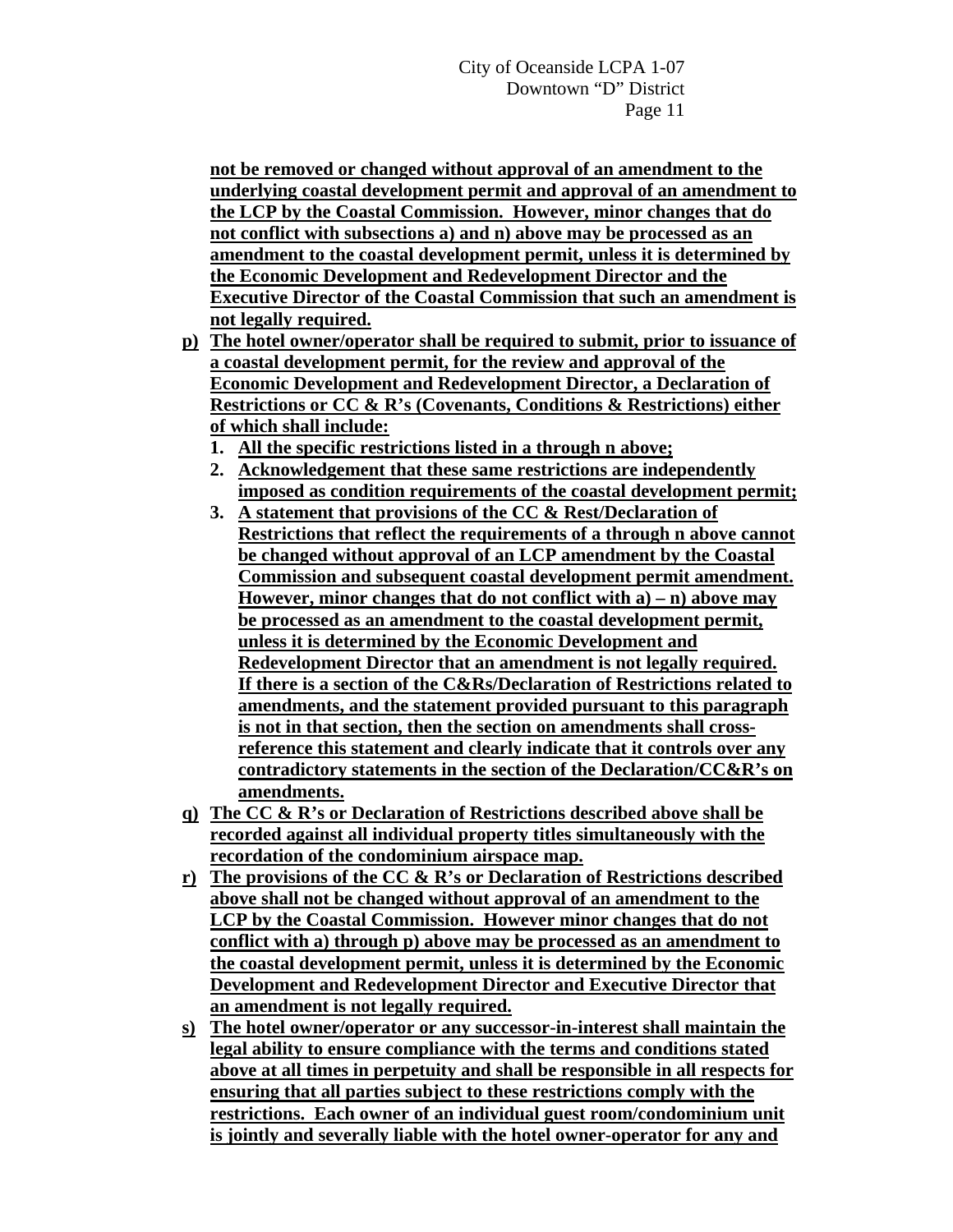**all violations of the terms and conditions imposed by the special conditions of the coastal development permit with respect to the use of that owner's unit. Violations of the coastal development permit can result in penalties pursuant to Public Resources Code Section 30820.**

- **t) All documents related to the marketing and sale of the condominium interests, including marketing materials, sales contracts, deeds, CC & Rs and similar documents, shall notify buyers of the following:**
	- **1. Each owner of any individual hotel unit is jointly and severally liable with the hotel owner-operator for any violations of the terms and conditions of the coastal development permit with respect to the use of that owner's unit; and**
	- **2. The occupancy of the units by owner(s) is restricted to 90 days per calendar year with a maximum of 29 consecutive days of use during any 60 day period, and when not in use by the owner, the unit shall be made available for rental by the hotel operator to the general public pursuant to the terms of the coastal development permit and that the coastal development permit contains additional restrictions on use and occupancy.**
- **u) The hotel owner/operator and any successor-in-interest hotel owner and operator, and each future individual unit owner shall obtain, prior to sale of individual units, a written acknowledgement from the buyer that occupancy by the owner is limited to 90 days per calendar year with a maximum of 29 consecutive days of use during any 60 day period, that the unit must be available for rental by the hotel operator to the general public when not occupied by the owner, and that there are further restrictions on use and occupancy in the coastal development permit and the CC & R's or Declaration of Restrictions.**
- **v) The hotel owner/operator and any successor-in-interest hotel owner and operator shall monitor and record hotel occupancy and use by the general public and the owners of individual hotel units throughout each year. The monitoring and record keeping shall include specific accounting of owner usage for each individual guestroom/unit. The records shall be sufficient to demonstrate compliance with the restrictions set forth in a through n above. The hotel owner-operator shall also maintain documentation of rates paid for hotel occupancy and of advertising and marketing efforts. All such records shall be maintained for ten years and shall be made available to the City and the Executive Director of the Coastal Commission upon request and to the auditor required by section w below. Within 30 days of commencing hotel operations, the hotel owner-operator shall submit notice to the Economic Development and Redevelopment Director and to the Executive Director of the California Coastal Commission of commencement of hotel operations.**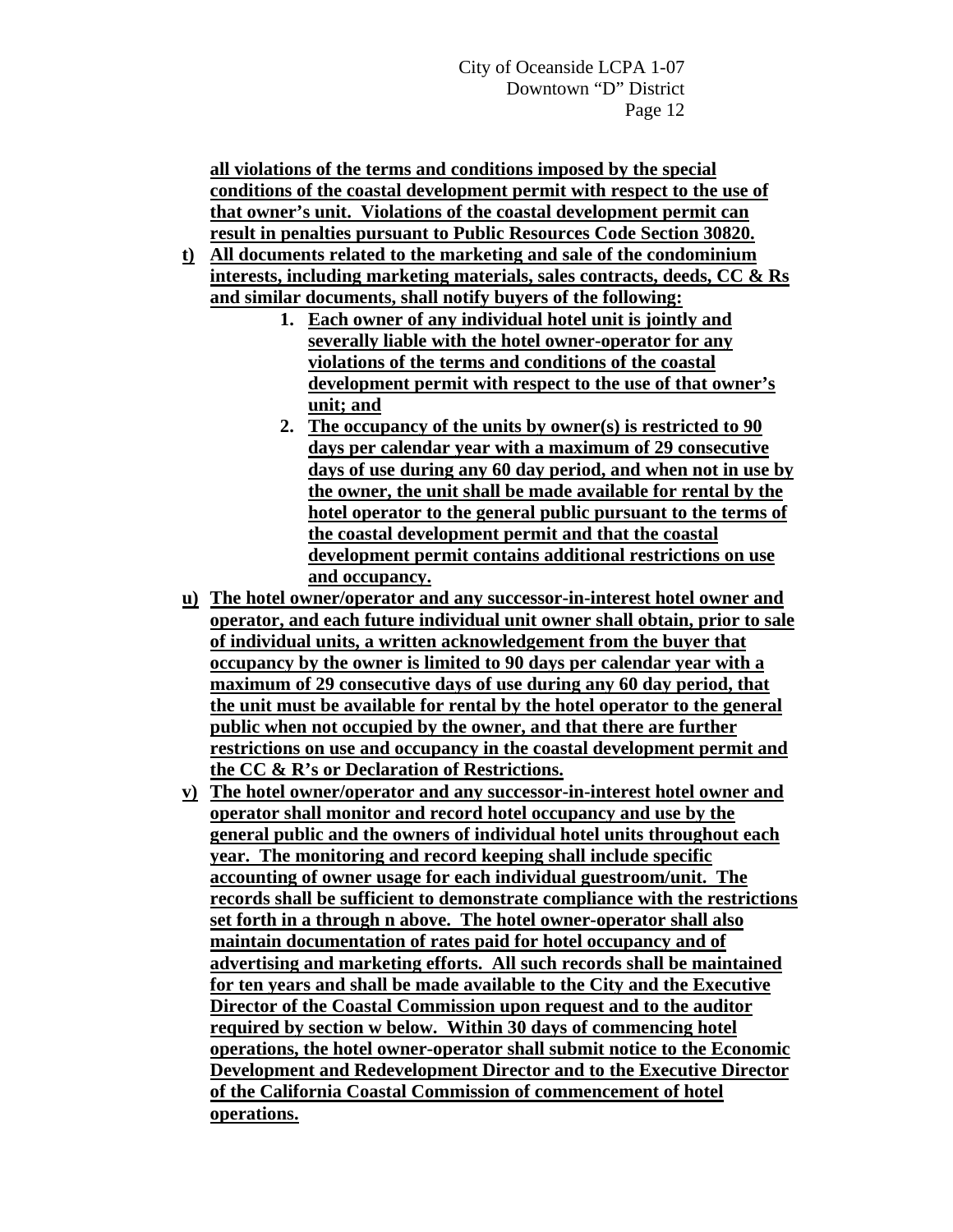- **w) Within 90 days of the end of the first calendar year of hotel operations, and within 90 days of the end of each succeeding calendar year, the hotel owner-operator shall retain an independent auditing company, approved by the Economic Development and Redevelopment Director, to perform an audit to evaluate compliance with special conditions of the coastal development permit which are required by this Section regarding occupancy restrictions, notice, recordkeeping, and monitoring of the Condominium-Hotel. The audit shall evaluate compliance by the hotel owner/operator and owners of individual hotel units during the prior one-year period. The hotel owner/operator shall instruct the auditor to prepare a report identifying the auditor's findings, conclusions and the evidence relied upon, and such report shall be submitted to the Economic Development and Redevelopment Director, for review and approval, and shall be available to the Executive Director of the Coastal Commission upon request, within six months after the conclusion of each one year period of hotel operations. After the initial five calendar years, the oneyear audit period may be extended to two years upon written approval of the Economic Development and Redevelopment Director. The Economic Development and Redevelopment Director may grant such approval if each of the previous audits revealed compliance with all restrictions imposed above.**
- **x) If the hotel owner and the hotel operator at any point become separate entities, the hotel owner and the hotel operator shall be jointly and severally responsible for ensuring compliance with the requirements identified above. If the hotel owner and hotel operator become separate entities, they shall be jointly and severally liable for violations of the terms and conditions (restrictions) identified above.**
- **y) A coastal development permit application for a Condominium-Hotel shall include a plan specifying how the requirements outlined in Article 4 Section 450 of the Zoning Ordinance will be implemented. The plan must include, at a minimum, the form of the sale, deed and CC & Rs/Declaration of Restrictions that will be used to satisfy the requirements and the form of the rental program agreement to be entered into between the individual unit owners and the hotel owner/operator. The plan must demonstrate that the applicant will establish mechanisms that provide the hotel operator and any successorin-interest hotel operator adequate legal authority to implement the requirements of Article 4 Section 450 of the Zoning Ordinance above. An acceptable plan meeting these requirements shall be incorporated into the special conditions of approval of any coastal development permit for a Condominium-Hotel. Any proposed changes to the approved plan and subsequent documents pertaining to compliance with and enforcement of the terms and conditions required by Section Article 4 Section 450 of the Zoning Ordinance and this section including deeds and CC&Rs/Declaration of Restrictions shall not occur without an amendment to the coastal development permit, unless it is determined by**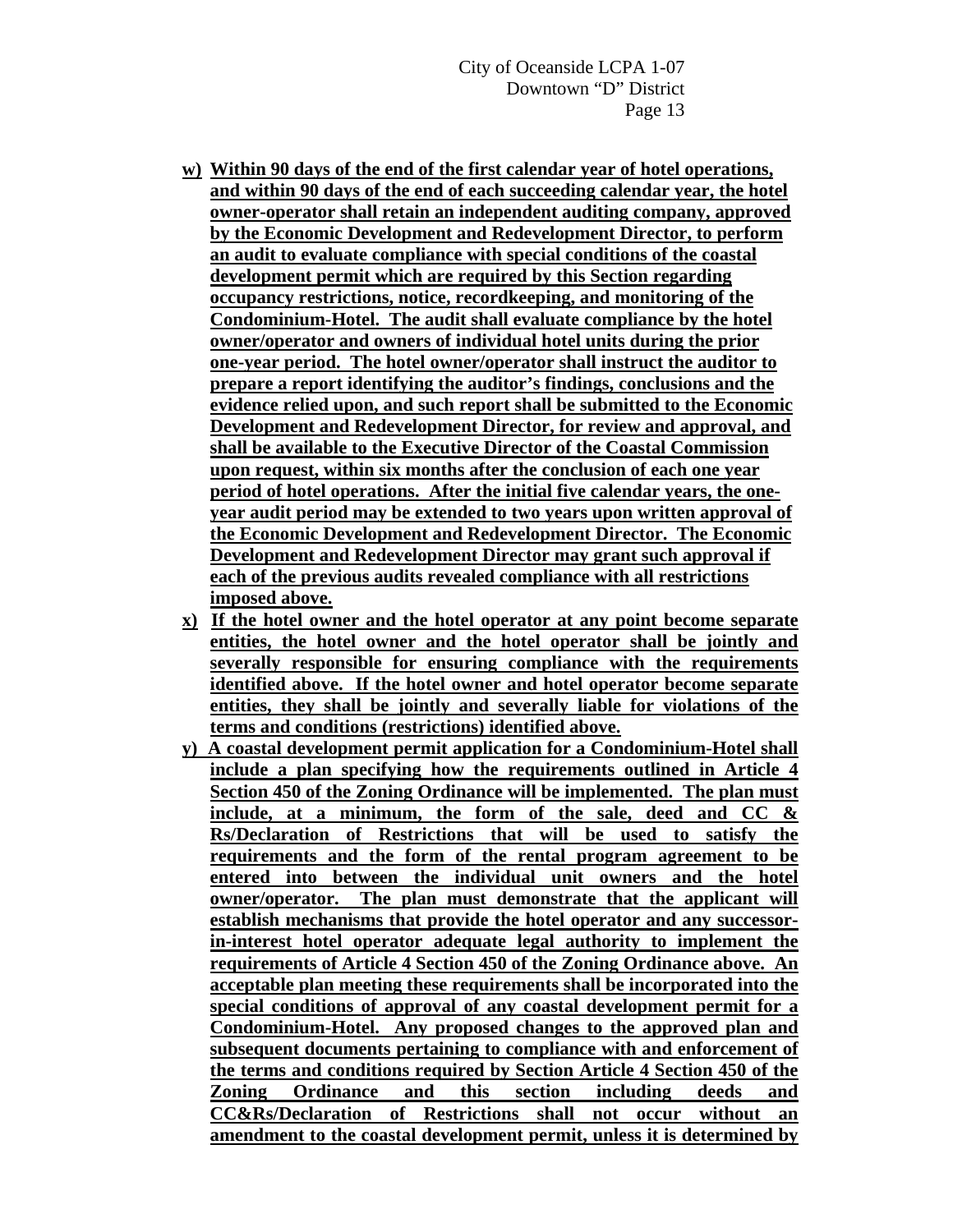**the Economic Development and Redevelopment Director that an amendment is not legally required.**

- **z) In-lieu Fee Required**
	- **1. New development of overnight accommodations that are not "lower cost" shall be required to pay, as a condition of approval of a coastal development permit, an in-lieu fee to provide significant funding to assist in the creation of a substantial contribution to lower cost overnight visitor accommodations within City limits. The specific dollar amount of the fee shall be \$30,000 in 2007 dollars which shall be adjusted annually to account for inflation (i.e. according to increases in the Consumer Price Index – U.S. City Average) per room for 25% of the total quantity of proposed units.**
	- **2. Prior to issuance of the coastal development permit, and upon execution of an appropriate agreement between the City and the designated recipient that assures use of the in-lieu fee for the intended mitigation, the applicant shall transfer the fee to the entity designated in the agreement, which shall be the City of Oceanside, the California State Department of Parks and Recreation, Hosteling International USA, or similar public agency and/or non-profit provider of lower cost overnight visitor accommodations. If the in-lieu fee, or any portion thereof, is not committed toward a use (i.e. with an effective agreement in place for use toward an identifiable project) within ten year of payment of the fee, the in-lieu fee shall be made available to be applied toward lower-cost overnight visitor accommodations.**
	- **3. Limited Use Overnight Visitor Accommodations (including Condominium Hotels) will also be required to pay an in-lieu fee of 1% of the resale cost of the individual unit every time the unit changes ownership**.

# **SUGGESTED MODIFICATION #8**

Add Article 4a (Redevelopment) section 450 Visitor Accommodations-Special Requirements, as follows:

### **6. Fractional Ownership Hotel. Such development is subject to the following conditions/restrictions:**

- **a) Any overnight visitor accommodations for which a certificate of occupancy has been issued prior to or on the effective date of adoption of this Section shall not be permitted to be converted to a Limited Use Visitor Overnight Accomodation.**
- **b) A maximum of 15% of the total number of guestrooms/units may be subdivided into condominiums and sold for individual ownership.**
- **c) The hotel owner/operator shall retain control and ownership of all structures, recreational amenities, meeting space, restaurants, "back of house" and other non-guest unit facilities. When the Fractional Ownership development is located on land owned by the City, the hotel**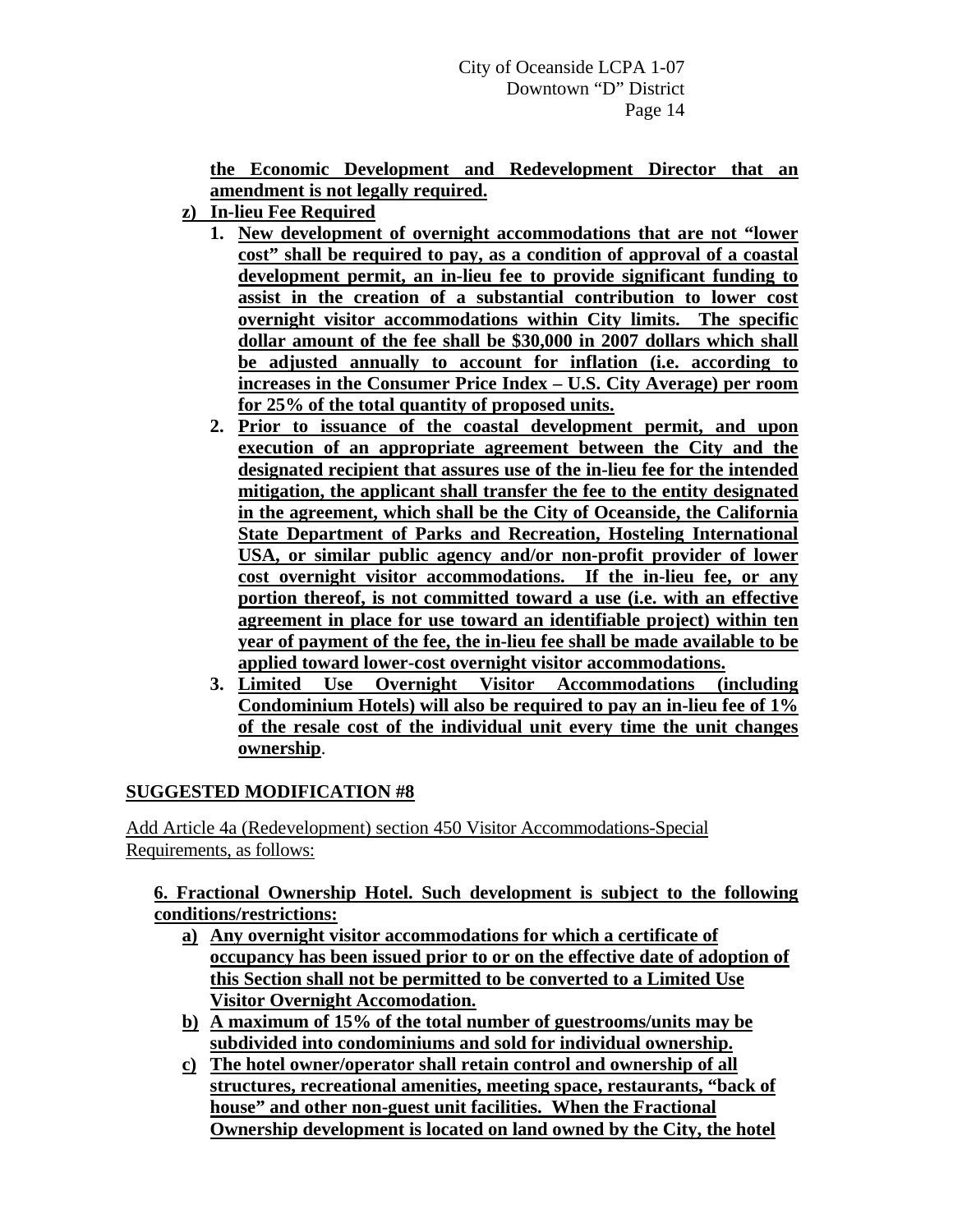**owner/operator shall be a leaseholder of the land upon which the Condominium-Hotel exists.** 

- **d) The Condominium-Hotel facility shall have an on-site hotel operator to manage rental/booking of all guestrooms/units. Whenever any individually owned hotel unit is not occupied by its owner(s), that unit shall be available for hotel rental by the general public on the same basis as a traditional hotel room.**
- **e) The hotel operator shall market and advertise all rooms to the general public. Unit owners may also independently market and advertise their units but all booking of reservations shall be made by and through the hotel operator.**
- **f) The hotel operator shall manage all guestrooms/units as part of the hotel inventory, which management will include the booking of reservations, mandatory front desk check-in and check-out, maintenance, cleaning services and preparing units for use by guests/owners, a service for which the hotel operator may charge the unit owner a reasonable fee.**
- **g) If the hotel operator is not serving as the rental agent for an individually owned unit, then the hotel operator shall nevertheless have the right, working through the individually owned units' owners or their designated agents, to book any unoccupied room to fulfill demand, at a rate similar to comparable accommodations in the hotel. The owner or an owner's rental agent may not withhold units from use. In all circumstances, the hotel operator shall have full access to the condominiums' reservation and booking schedule so that the operator can fulfill its booking and management obligations hereunder.**
- **h) All guestrooms/unit keys shall be electronic and created by the hotel operator upon each new occupancy to control the use of the individually owned units.**
- **i) Unit owners shall not discourage rental of their unit or create disincentives meant to discourage rental of their unit.**
- **j) All individually owned hotel units shall be rented at a rate similar to that charged by the hotel operator for the traditional hotel rooms of a similar class or amenity level.**
- **k) The hotel operator shall maintain records of usage by owners and renters and rates charged for all units, and shall be responsible for reporting Transient Occupancy Taxes based on records of use for all units, a service for which the hotel operator may charge the unit owner a reasonable fee.**
- **l) Each individually owned hotel unit shall be used by its owner(s) (no matter how many owners there are) for not more than 90 days per calendar year with a maximum of 29 consecutive days of use during any 60 day period.**
- **m) The use period limitations identified in (l) above, shall be unaffected by multiple owners or the sale of a unit to a new owner during the calendar year, meaning that all such owners of any given unit shall be collectively subject to the use restriction as if they were a single, continuous owner.**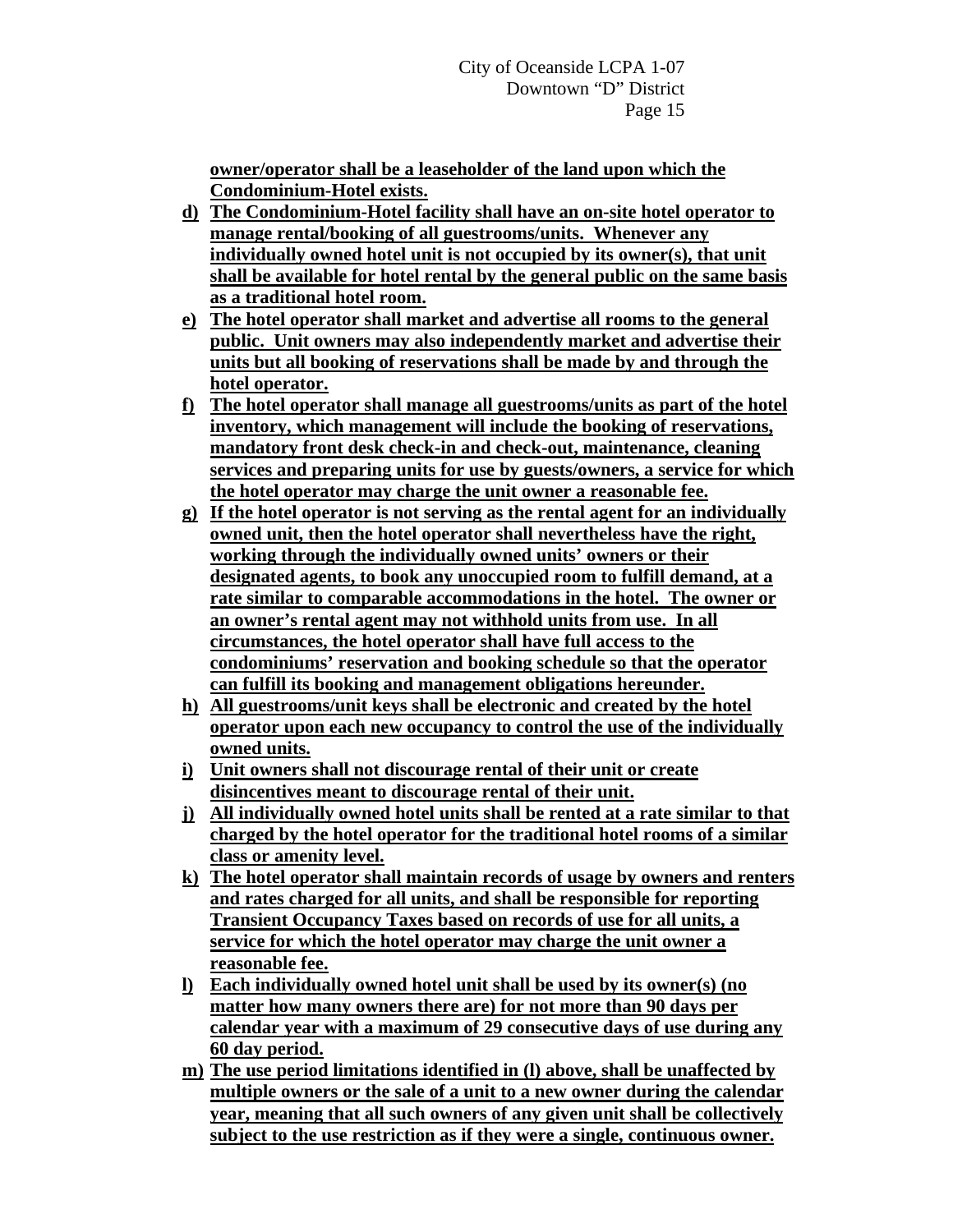- **n) No portion of the Fractional Ownership development may be converted to full-time occupancy condominium or any other type of Limited Use Overnight Visitor Accommodations or other project that differs from the approved Fractional Ownership development.**
- **o) Prior to issuance of a building permit and in conjunction with approval of a coastal development permit for the Fractional Ownership development, the landowner(s) of the property(ies) within the Downtown "D" District upon which the traditional units/rooms (i.e. transient hotel rooms) are developed shall execute and record a deed restriction(s), subject to the review and approval of the Economic Development and Redevelopment Director and the Executive Director of the Coastal Commission, which prohibits the conversion of those traditional hotel units/rooms to any other type of ownership (e.g. limited use overnight visitor accommodations). The deed restriction shall be submitted for review and approval of the Economic Development and Redevelopment Director and the Executive Director of the Coastal Commission prior to action on the coastal development permit. The deed restriction shall run with the land, shall be executed and consented to by the existing lessee(s) of the affected property(ies) and shall be binding on the landowner(s) and lessee(s), and on all successors and assigns of the landowner(s) and lessee(s), including without limitation any future lienholders. This deed restriction(s) shall not be removed or changed without approval of an amendment to the underlying coastal development permit and approval of an amendment to the LCP by the Coastal Commission. However minor changes that do not conflict with subsections a) and n) above may be processed as an amendment to the coastal development permit, unless it is determined by the Economic Development and Redevelopment Director and the Executive Director of the Coastal Commission that such an amendment is not legally required.**
- **p) The hotel owner/operator shall be required to submit, prior to issuance of a coastal development permit, for the review and approval of the Economic Development and Redevelopment Director, a Declaration of Restrictions or CC & R's (Covenants, Conditions & Restrictions) either of which shall include:**
	- **1. All the specific restrictions listed in a through n above;**
	- **2. Acknowledgement that these same restrictions are independently imposed as condition requirements of the coastal development permit;**
	- **3. A statement that provisions of the CC & Rs/Declaration of Restrictions that reflect the requirements of a through n above cannot be changed without approval of an LCP amendment by the Coastal Commission and subsequent coastal development permit amendment. However, minor changes that do not conflict with a) – n) above may be processed as an amendment to the coastal development permit, unless it is determined by the Economic Development and Redevelopment Director that**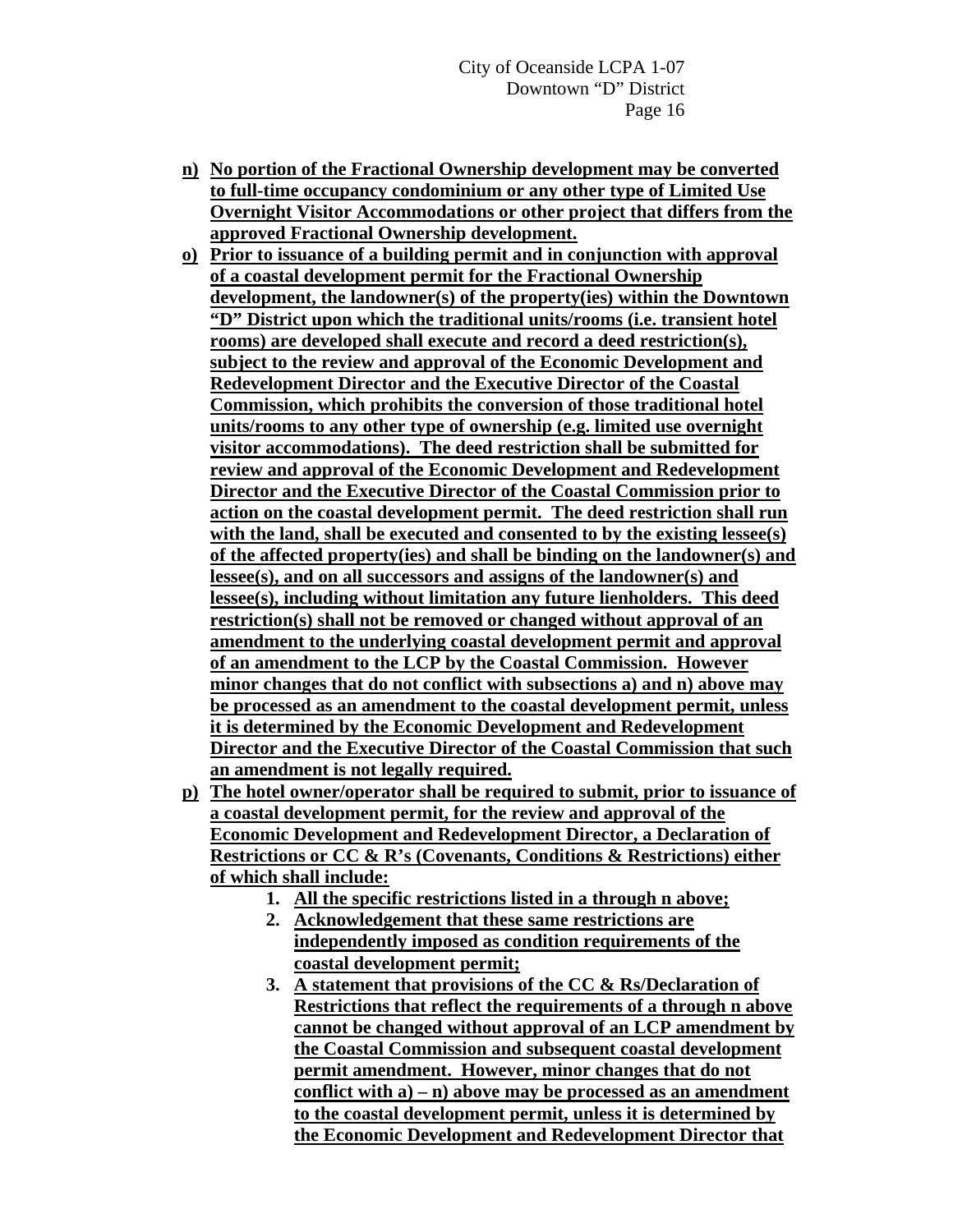**an amendment is not legally required. If there is a section of the C&Rs/Declaration of Restrictions related to amendments, and the statement provided pursuant to this paragraph is not in that section, then the section on amendments shall crossreference this statement and clearly indicate that it controls over any contradictory statements in the section of the Declaration/CC&R's on amendments.**

- **q) The CC & R's or Declaration of Restrictions described above shall be recorded against all individual property titles simultaneously with the recordation of the condominium airspace map.**
- **r) The provisions of the CC & R's or Declaration of Restrictions described above shall not be changed without approval of an amendment to the LCP by the Coastal Commission. However, minor changes that do not conflict with a) through p) above may be processed as an amendment to the coastal development permit, unless it is determined by the Economic Development and Redevelopment Director that an amendment is not legally required.**
- **s) The hotel owner/operator or any successor-in-interest shall maintain the legal ability to ensure compliance with the terms and conditions stated above at all times in perpetuity and shall be responsible in all respects for ensuring that all parties subject to these restrictions comply with the restrictions. Each owner of an individual guest room/condominium unit is jointly and severally liable with the hotel owner-operator for any and all violations of the terms and conditions imposed by the special conditions of the coastal development permit with respect to the use of that owner's unit. Violations of the coastal development permit can result in penalties pursuant to Public Resources Code Section 30820.**
- **t) All documents related to the marketing and sale of the condominium interests, including marketing materials, sales contracts, deeds, CC & Rs and similar documents, shall notify buyers of the following:**
	- **1. Each owner of any individual hotel unit is jointly and severally liable with the hotel owner-operator for any violations of the terms and conditions of the coastal development permit with respect to the use of that owner's unit; and**
	- **2. The occupancy of the units by owner(s) is restricted to 90 days per calendar year with a maximum of 29 consecutive days of use during any 60 day period, and when not in use by the owner, the unit shall be made available for rental by the hotel operator to the general public pursuant to the terms of the coastal development permit and that the coastal development permit contains additional restrictions on use and occupancy.**
- **u) The hotel owner/operator and any successor-in-interest hotel owner and operator, and each future individual unit owner shall obtain, prior to sale**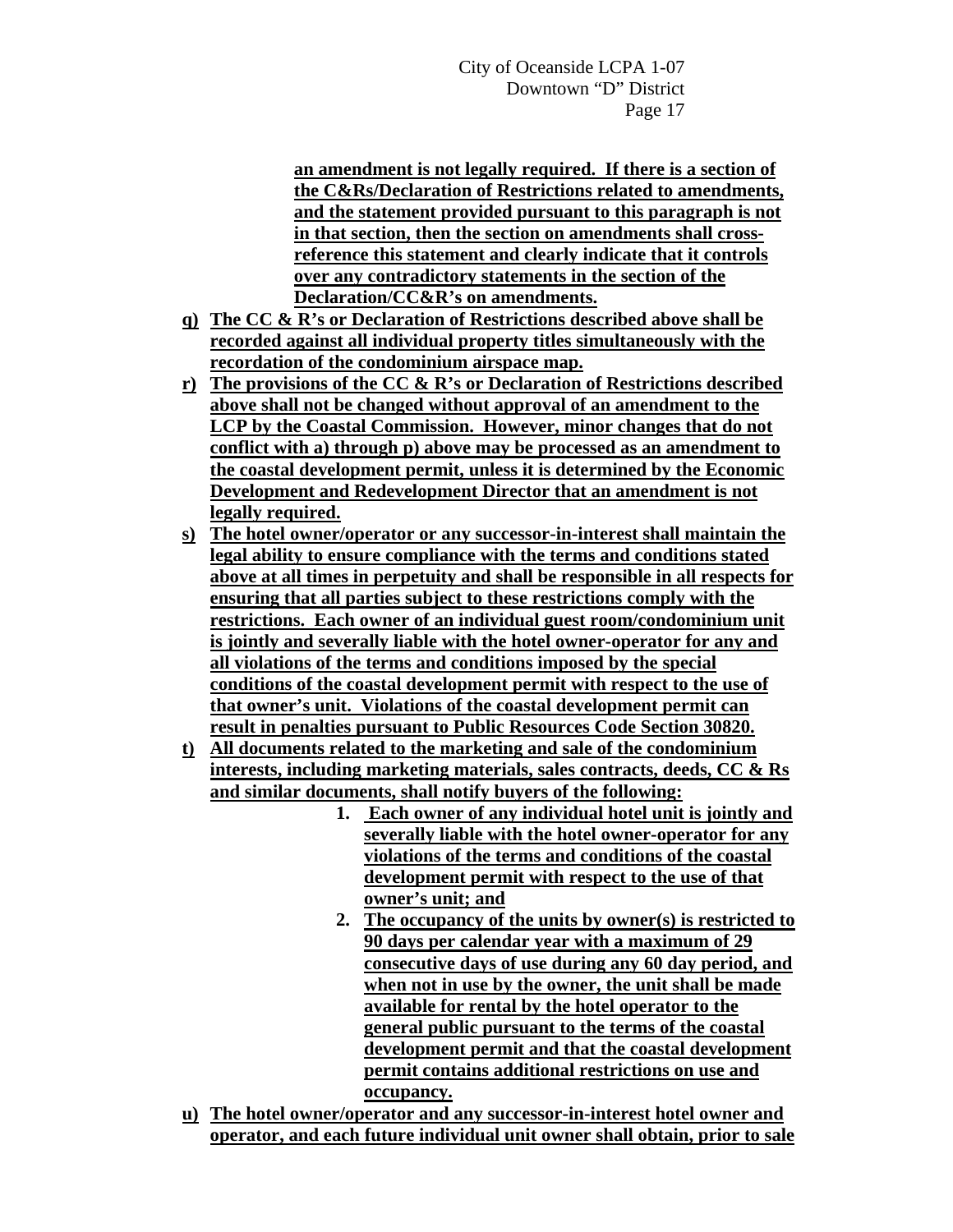**of individual units, a written acknowledgement from the buyer that occupancy by the owner is limited to 90 days per calendar year with a maximum of 29 consecutive days of use during any 60 day period, that the unit must be available for rental by the hotel operator to the general public when not occupied by the owner, and that there are further restrictions on use and occupancy in the coastal development permit and the CC & R's or Declaration of Restrictions.**

- **v) The hotel owner/operator and any successor-in-interest hotel owner and operator shall monitor and record hotel occupancy and use by the general public and the owners of individual hotel units throughout each year. The monitoring and record keeping shall include specific accounting of owner usage for each individual guestroom/unit. The records shall be sufficient to demonstrate compliance with the restrictions set forth in a through n above. The hotel owner-operator shall also maintain documentation of rates paid for hotel occupancy and of advertising and marketing efforts. All such records shall be maintained for ten years and shall be made available to the City and the Executive Director of the Coastal Commission upon request and to the auditor required by section w below. Within 30 days of commencing hotel operations, the hotel owner-operator shall submit notice to the Economic Development and Redevelopment Director and to the Executive Director of the California Coastal Commission of commencement of hotel operations.**
- **w) Within 90 days of the end of the first calendar year of hotel operations, and within 90 days of the end of each succeeding calendar year, the hotel owner-operator shall retain an independent auditing company, approved by the Economic Development and Redevelopment Director, to perform an audit to evaluate compliance with special conditions of the coastal development permit which are required by this Section regarding occupancy restrictions, notice, recordkeeping, and monitoring of the Condominium-Hotel. The audit shall evaluate compliance by the hotel owner/operator and owners of individual hotel units during the prior one-year period. The hotel owner/operator shall instruct the auditor to prepare a report identifying the auditor's findings, conclusions and the evidence relied upon, and such report shall be submitted to the Economic Development and Redevelopment Director, for review and approval, and shall be available to the Executive Director of the Coastal Commission upon request, within six months after the conclusion of each one year period of hotel operations. After the initial five calendar years, the oneyear audit period may be extended to two years upon written approval of the Economic Development and Redevelopment Director. The Economic Development and Redevelopment Director may grant such approval if each of the previous audits revealed compliance with all restrictions imposed above.**
- **x) If the hotel owner and the hotel operator at any point become separate entities, the hotel owner and the hotel operator shall be jointly and**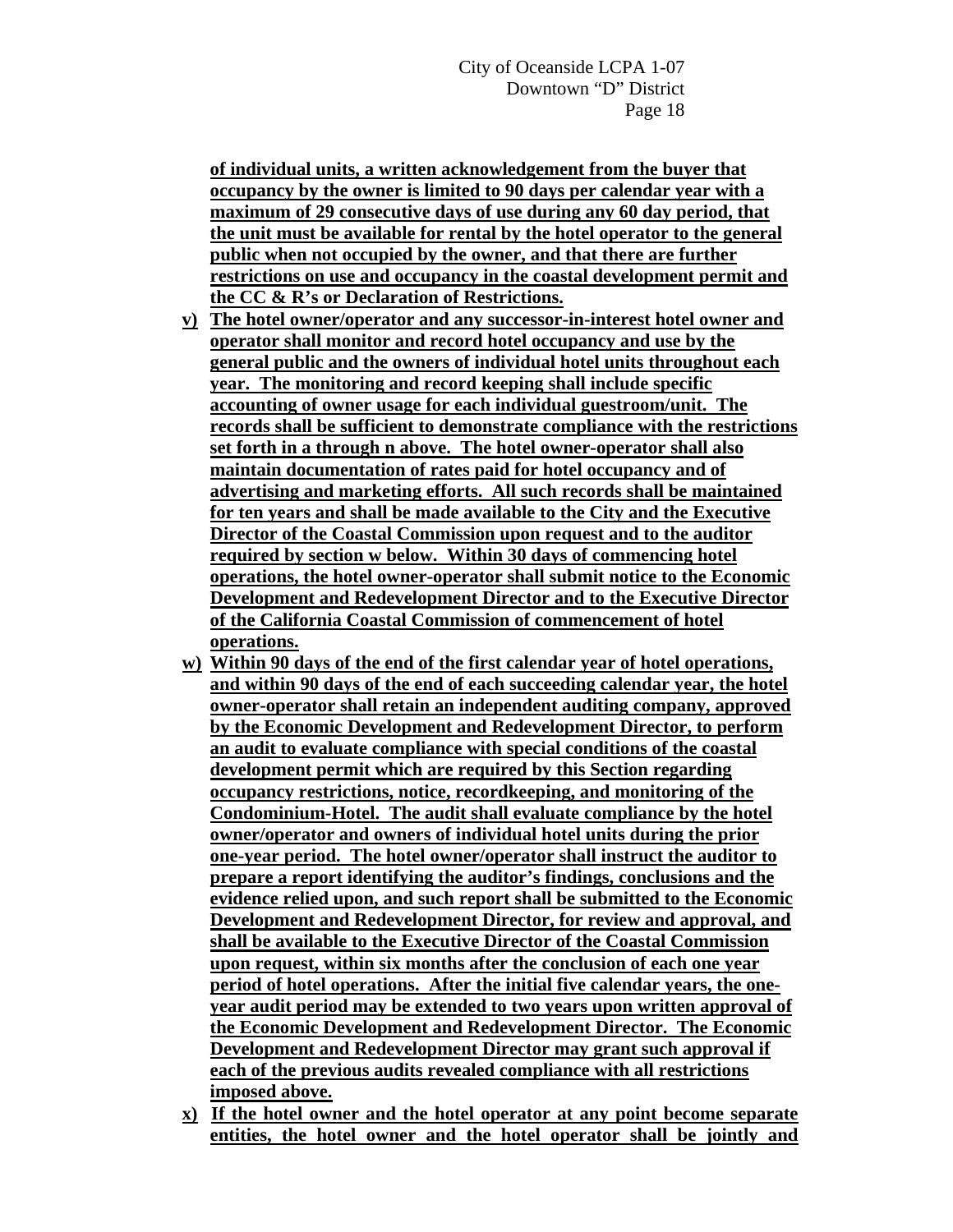**severally responsible for ensuring compliance with the requirements identified above. If the hotel owner and hotel operator become separate entities, they shall be jointly and severally liable for violations of the terms and conditions (restrictions) identified above.**

- **y) A coastal development permit application for a Fractional Ownership Hotel shall include a plan specifying how the requirements outlined in Article 4 Section 450 of the Zoning Ordinance will be implemented. The plan must include, at a minimum, the form of the sale, deed and CC&Rs/Declaration of Restrictions that will be used to satisfy the requirements and the form of the rental program agreement to be entered into between the individual unit owners and the hotel owner/operator. The plan must demonstrate that the applicant will establish mechanisms that provide the hotel operator and any successorin-interest hotel operator adequate legal authority to implement the requirements of Article 4 Section 450 of the Zoning Ordinance above. An acceptable plan meeting these requirements shall be incorporated into the special conditions of approval of any coastal development permit for a Fractional Ownership development. Any proposed changes to the approved plan and subsequent documents pertaining to compliance with and enforcement of the terms and conditions required by Article 4 Section 450 of the Zoning Ordinance and this section including deeds and CC&Rs/Declaration of Restrictions shall not occur without an amendment to the coastal development permit, unless it is determined by the Economic Development and Redevelopment Director that an amendment is not legally required.**
- **z) In-lieu Fee Required**

 **1. New development of overnight accommodations that are not lower cost shall be required to pay, as a condition of approval of a coastal development permit, an in-lieu fee to provide significant funding to assist in the creation of a substantial contribution to lower cost overnight visitor accommodations within City limits. The specific dollar amount of the fee shall be \$30,000 in 2007 dollars which shall be adjusted annually to account for inflation (i.e. according to increases in the Consumer Price Index – U.S. City Average) per room for 25% of the total quantity of proposed units.** 

**2. Prior to issuance of the coastal development permit, and upon execution of an appropriate agreement between the City and the designated recipient that assures use of the in-lieu fee for the intended mitigation, the applicant shall transfer the fee to the entity designated in the agreement, which shall be the City of Oceanside, the California State Department of Parks and Recreation, Hosteling International USA, California Coastal Conservancy or similar public agency and/or non-profit provider of lower cost overnight visitor accommodations. If the in-lieu fee, or any portion thereof, is not committed toward**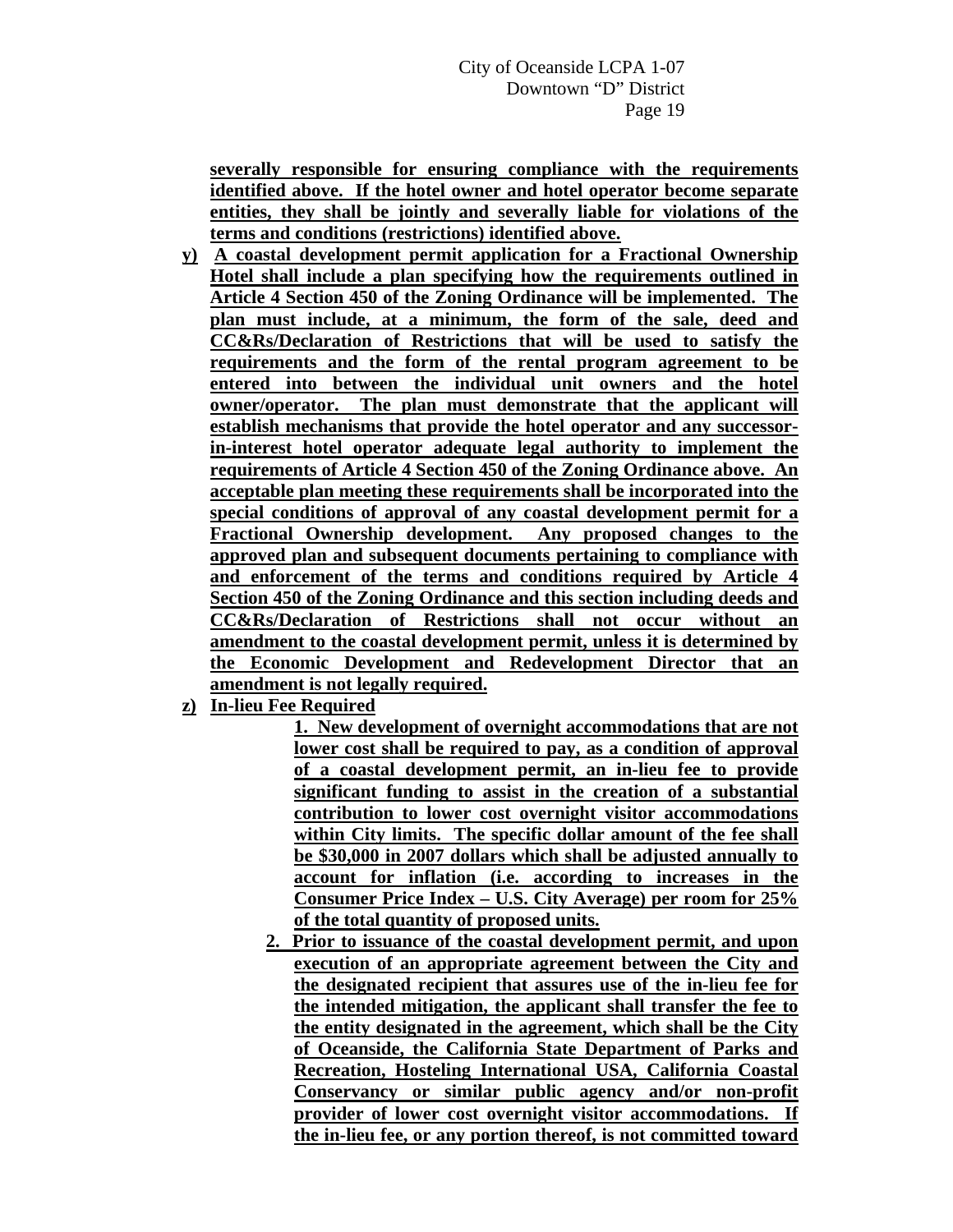**a use (i.e. with an effective agreement in place for use toward an identifiable project) within ten years of payment of the fee, the in-lieu fee shall be made available to be applied toward lower-cost overnight visitor accommodations.**

**3. Limited Use Overnight Visitor Accommodations (including Fractional Ownership Hotels) will also be required to pay an in-lieu fee of 1% of the resale cost of the individual unit every time the unit changes ownership**.

### **PART IV. FINDINGS FOR REJECTION OF THE CITY OF OCEANSIDE IMPLEMENTATION PLAN AMENDMENT, AS SUBMITTED**

# **A. AMENDMENT DESCRIPTION**

The proposed LCP Amendment (#1-07 Downtown "D" District) would amend Articles 4, 12, and 41 of the Certified Implementation Plan. These modifications would allow for Limited Use Overnight Accommodations within Subdistricts 1 and 12 of the Redevelopment Area. The amendment would also identify those uses within the Downtown District that could be classified as "Visitor-serving", eliminate certain uses in the redevelopment area that are no longer viable or requested, and define and permit new uses that have become desirable. Article 41 would be amended to allow for the Economic Development and Redevelopment Director to approve administrative permits where currently only the Planning Director has the authority to do so.

# **B. FINDINGS FOR REJECTION.**

**SUMMARY FINDINGS FOR REJECTION.** The amendment as proposed shall be rejected for the following reasons. The amendment as proposed permits the development of Limited Use Overnight Accommodation in an area reserved and zoned for visitorserving uses located adjacent to the coast. The Commission has previously found that limited use overnight accommodations do not adequately protect the visitor-serving designation because such developments are innately restricting to the general population. The City has proposed certain restrictions on the development of Limited Use Overnight Accommodation; however, the restrictions are not thorough enough to assure the proper functioning of this type of development in a visitor-serving area, especially one located on the shorefront, directly adjacent to Oceanside Pier

## **1.) Purpose and Intent of the Ordinance.**

The purpose of the "D" Downtown District is to promote the long-term viability and redevelopment of the downtown area. In addition, the ordinance seeks to maintain and promote an appropriate mix of uses while establishing necessary land use controls and development criteria. The "D" Downtown District establishes special land use subdistricts with individual objectives. The proposed LCP amendment includes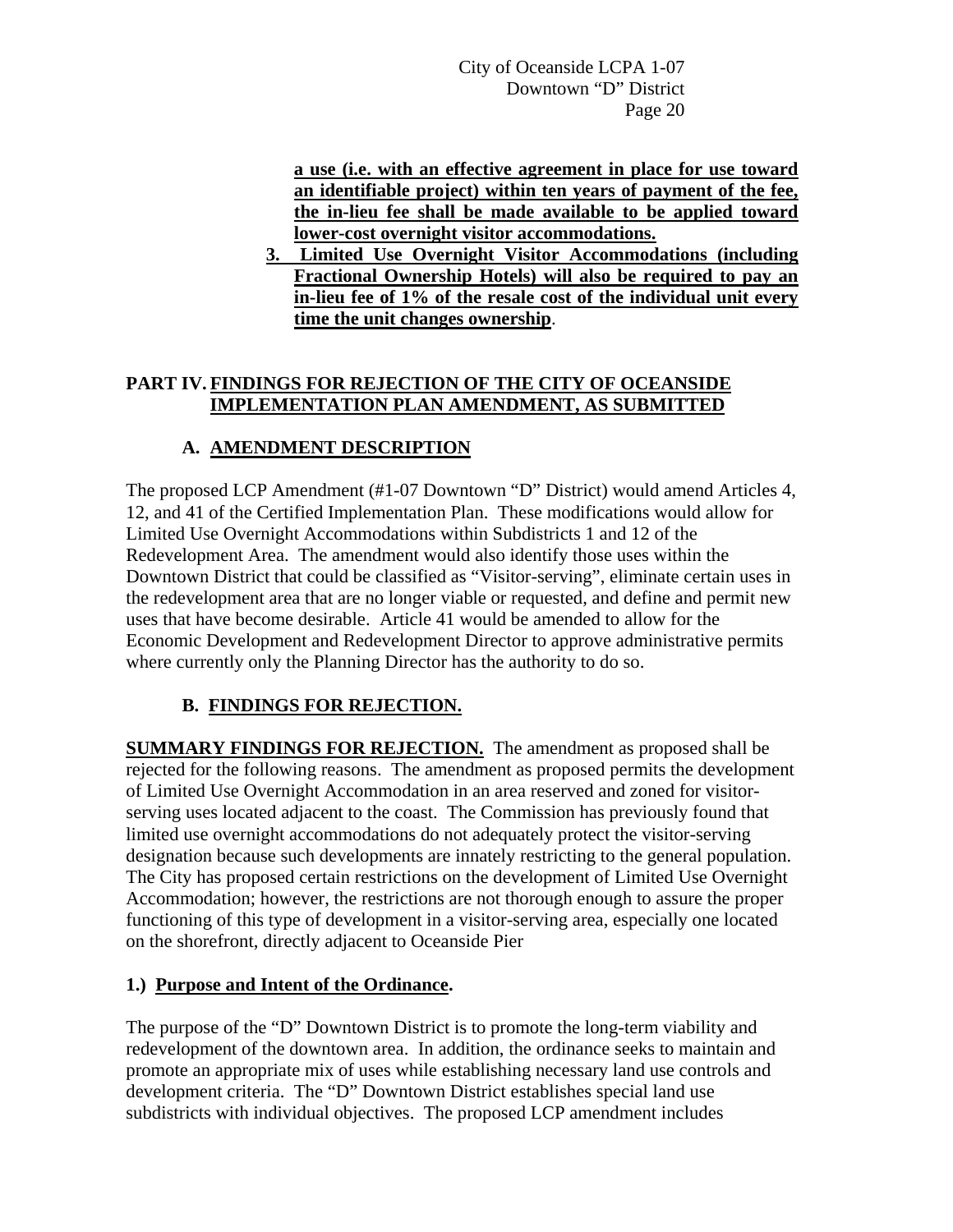modifications to three separate Articles within the City of Oceanside's certified Implementation Plan. The specific modifications for each Article are discussed below.

Article 4a. Article 4a has been proposed by the City of Oceanside to update the definitions for uses within the Redevelopment Area of their City. These definitions will better describe projects within the Redevelopment Area. The addition of Article 4a will also introduce the various types of limited use overnight accommodations allowed in this area including condominium hotels and fractional ownership units. These definitions are necessary as a proposed project is currently being reviewed by the City that includes the development of a hotel in the redevelopment area with a component of the project including the development of fractional ownership units. The language proposed by the City also includes some restrictions to these types of overnight accommodations including time use restrictions, and allowable ratios for fractional ownership / condominium hotel to traditional hotel units. Again this will be necessary for the approval of the proposed Westin Hotel currently being reviewed by the City. These definitions and restrictions would be applicable to the entire Redevelopment Area of Oceanside.

Article 12. The purposed and intent of Article 12 is to show in table form the allowable uses within the Downtown District of the City of Oceanside. As proposed, this matrix would be updated to include current trends in development, and eliminate the types of development that are no longer desirable. The intent of this amendment is also to make City's use matrix more "user-friendly."

Article 41. Article 41 would be amended to allow for the Economic Development and Redevelopment Director to approve administrative permits where currently only the Planning Director has the authority to do so. The intent of this modification is to streamline the administrative permit process.

#### **2.) Major Provisions of the Ordinance.**

Article 4a. Article 4a will be added to the existing Implementation Plan. Article 4 currently includes definitions of allowable uses such as restaurants, day spas etc. Article 4a will resemble this existing Article 4; however, Article 4a will list definitions that are permitted only within the redevelopment area. These definitions include espresso stand, grocery neighborhood market, live and work lofts, among others. Article 4a also includes the City's proposed definitions for Limited Use Overnight Accommodations including a definition for Condominium Hotels, Integrated Resorts, Hotel Owner/Operator and Fractional Ownership units. Article 4a also includes the City's proposed restrictions for these types of overnight accommodations.

Article 12. Article 12 has been modified to update the Use Matrix in order to make it more "user friendly" and to eliminate all further restrictions as indicated by the letter "L" within the Use Matrix. The modifications also include a method by which to indicate those uses that should be considered visitor-serving.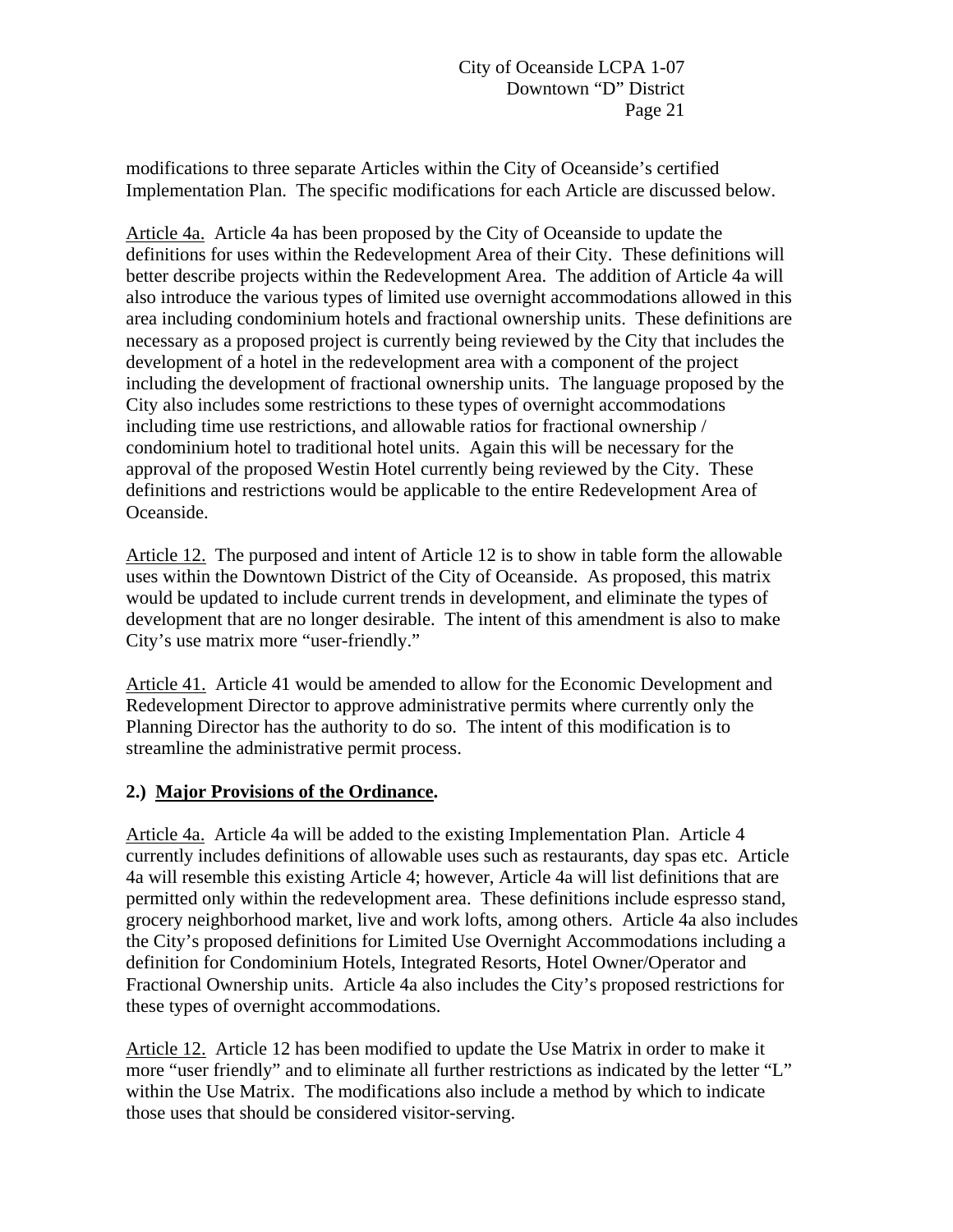Article 41. The modifications to Article 41 consist solely of inserting "Economic Development and Redevelopment Director" as the second person who can approve administrative permits. All other requirements and provisions remain identical.

**SPECIFIC FINDINGS FOR REJECTION**. The standard of review for LCP implementation submittals or amendments is their consistency with and ability to carry out the provisions of the certified LUP. The City of Oceanside has numerous LUP Policies regarding low-cost visitor-serving facilities:

### **Coastal Access/Low Cost Visitor Serving Amenities/Priority Uses**

Lower cost visitor and recreational facilities shall be protected, encouraged and, where possible, provided.

In granting approvals for new development within the Coastal Zone, the City shall give priority to visitor-serving commercial recreational facilities over private residential, general industrial or general commercial uses.

New recreational vehicle and camping facilities shall be encouraged within the Coastal Zone, provided that the following criteria be met:

- a. New facilities should be sited in areas where they can be compatible with surrounding land uses.
- b. Tent camping spaces as well as recreational vehicle spaces shall be provided

The City shall continue to promote coastal tourism through the revitalization of the costal area and upgrading of visitor amenities.

The City shall evaluate methods for improving transient tat collection. Where possible, transient tax revenues should be used to upgrade or maintain public amenities used by tourists.

The City shall protect a minimum of 375 lower cost hotel and motel units and 220 recreational vehicle/camping sites within the coastal zone. Twenty percent of those hotel/motel units shall be maintained in shorefront locations. The City shall not allow any demolition of affordable hotel/motel units which would allow the coastal zone inventory of such units to drop below the number required by this policy. In order to verify its compliance with this policy, the City shall report the inventory of affordable hotel/motel units to the Coastal Commission on an annual basis [emphasis added].

The following Land Use Plan policies are contained in Oceanside's Local Coastal Program and are directly applicable to the nine-block Master Plan Area. These policies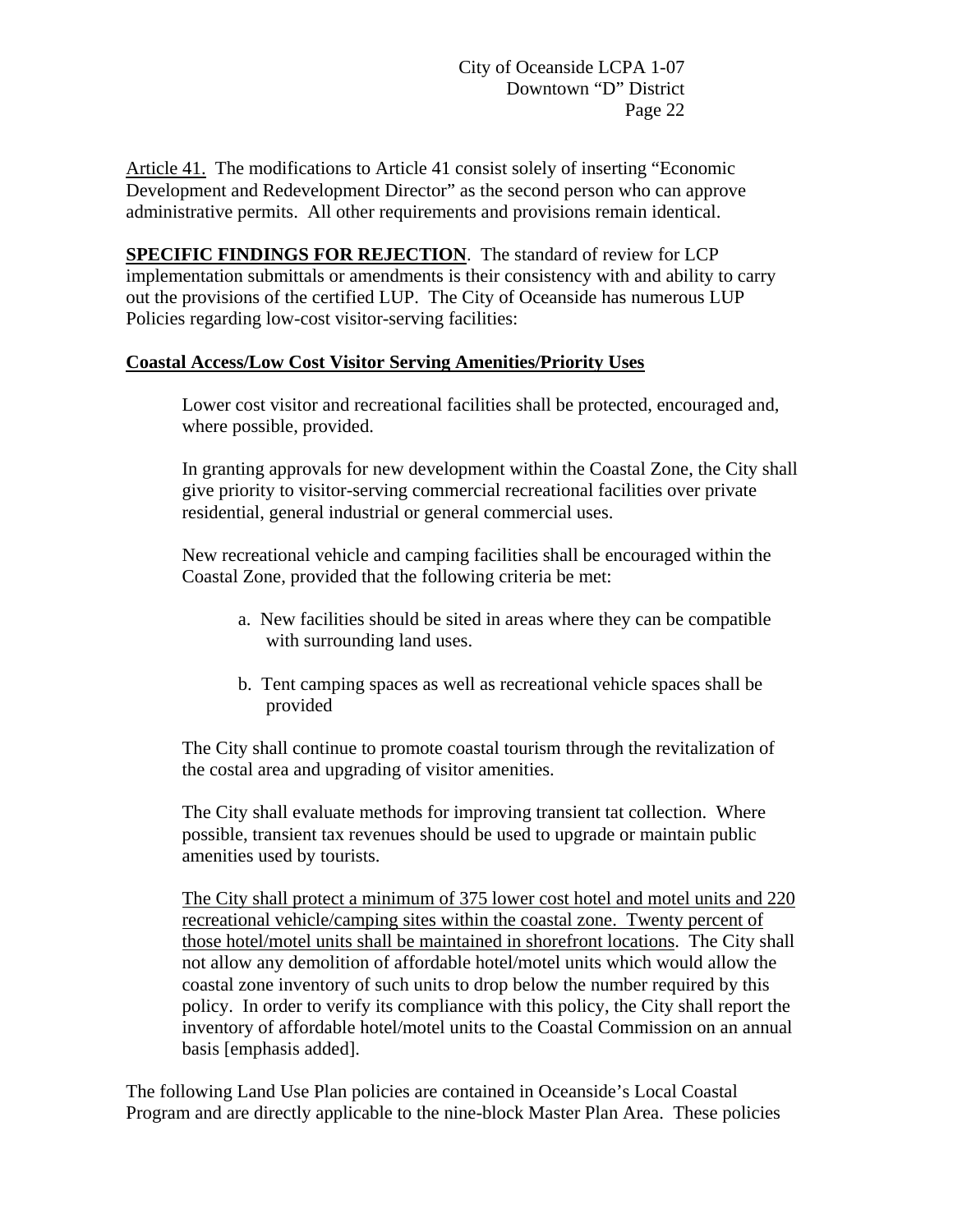were added to the City's LCP as part of an amendment approved by the Commission in 1992:

#### **Nine Block Master Plan.**

#### General Policy #12.

The development of visitor-serving commercial facilities shall be encouraged within the Strand Study Area, providing the following criteria are met:

> a. Tourist and visitor oriented hotels are to be constructed in 2 phases with 120-250 units per phase.

 b. Visitor-serving commercial facilities shall be provided at a minimum of 81,000 square feet

 c. Development in Subdistrict 12, the three blocks adjacent to the Oceanside Pier bounded by Pacific Street, Myers Street, Seagaze Drive and Civic Center Drive shall be required to be master-planned to insure a minimum intensity of visitor-serving commercial facilities to include at least:

- 1. 92 hotel rooms, and
- 2. 33,600 square feet of visitor-serving commercial space.

## **1. Provision and Protection of Lower Cost Visitor-serving Overnight Accommodations.**

There has been an increasing tendency to convert existing coastal recreational facilities available to the public into membership only facilities, or to other types of ownership or use patterns which restrict public access to shoreline areas. This tendency is most obvious in the case of new or existing hotel type accommodations.

Pursuant to the public access policies of the Coastal Act, and particularly section 30213, the relevant portions of which are included in the Oceanside LUP, the Commission has the responsibility to ensure that a range of affordable facilities be provided in new development along the coastline of the state. The expectation of the Commission, based upon several precedents, is that developers of sites suitable for overnight accommodations will provide facilities which serve people with a range of incomes. If development cannot provide for a range of affordability on-site, the Commission requires off-site mitigation.

The City of Oceanside is currently undergoing a period of redevelopment, and as such considerations need to be made for the redevelopment or new development of visitorserving overnight accommodations, especially in areas designated and zoned for visitor-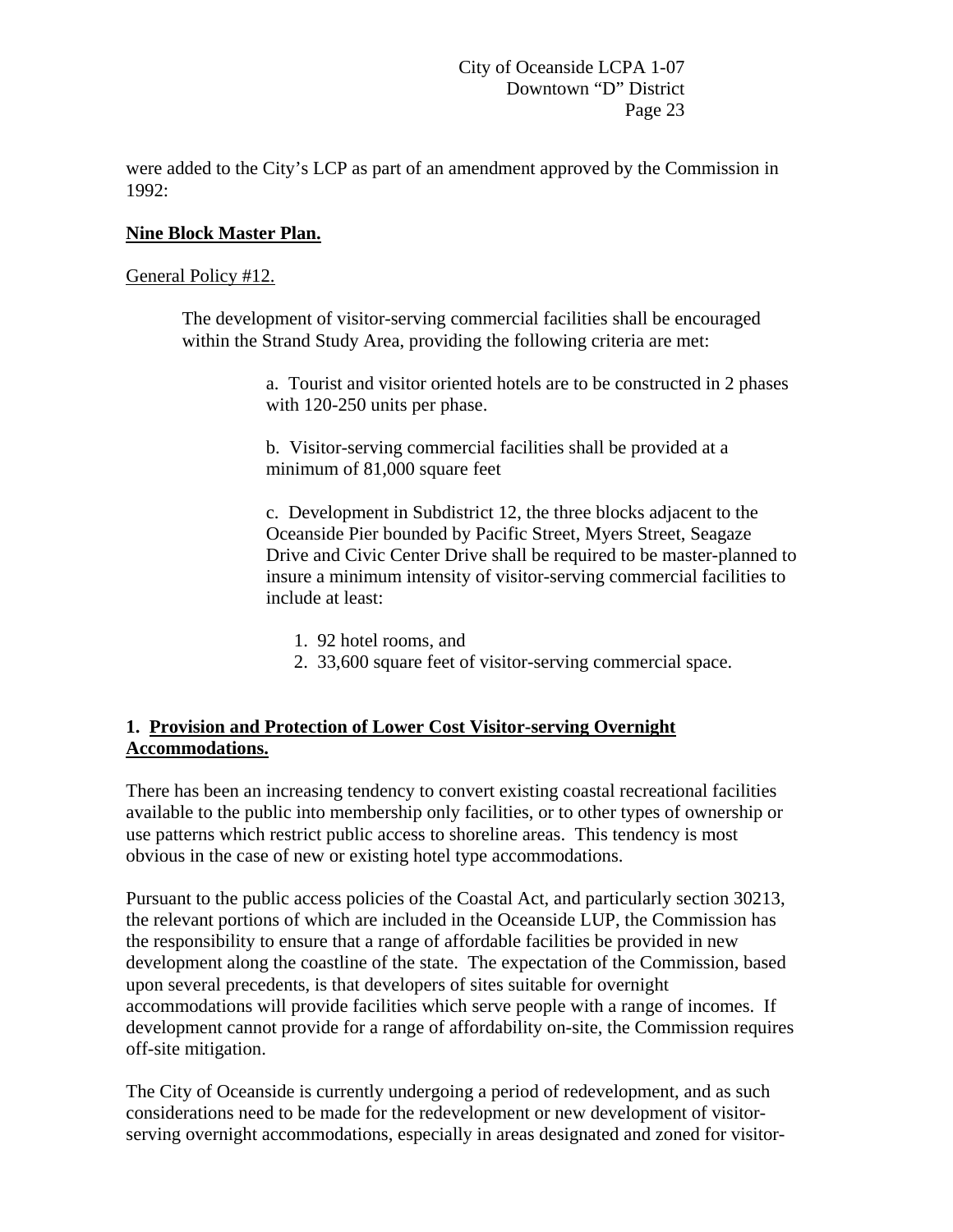serving uses. The City of Oceanside completed a hotel stock and market demand survey on April 19, 2007. This survey indicated that the City currently has a strong stock of lower cost overnight accommodations. The Commission has recently interpreted low cost accommodations as those with costs of less than or equal to \$100 per night, and include hostels, campsites, RV parks, and low cost hotels. The survey submitted by PKF indicated that there are currently 12 facilities located coastally (near-shore) whose average room rates are less than or equal to \$100. These 12 facilities totaled 555 rooms available to the public in 2007. There are 8 other facilities located further inland whose rates on average are also less than \$100, for a total of 740 additional units available to the general public. The City of Oceanside also has two recreational vehicle parks and 173 asphalt camping spaces that are available to the general public. Oceanside RV Park fees range from \$46-49/night and Paradise by the Sea RV Park rents for between \$49- 75/night. The Harbor District's asphalt overnight parking spaces costs between \$10- 15/night. All of these support a range of affordability and can be considered low cost. However, 5 additional projects are under review currently at the City of Oceanside and none of these proposed developments will serve as lower cost overnight accommodation. These trends demonstrate that future development will most likely result in overnight visitor-serving accommodations that could not be considered as lower cost. As such, the current stock of lower cost overnight accommodations should be protected; and moreover, a mechanism by which to promote the future development of lower cost accommodation is also necessary. The City's amendment includes language for the protection of current hotel units from being converted to limited use overnight facilities (i.e. Condominium Hotels and Fractional Ownership developments), but does not protect these facilities from being demolished and replaced by visitor-serving overnight accommodations that could not be considered lower cost facilities. Furthermore, the City's proposal does not include a mechanism by which to ensure that some portion of future visitor-serving accommodations will serve as lower cost facilities. Therefore, the proposed amendment is not consistent with the LUP policy requiring the protection of lower cost accommodations.

The City of Oceanside has specific policies protecting a minimum of 375 lower cost hotel and motel units and 220 recreational vehicle/camping sites within the coastal zone. Twenty percent of these hotel/motel units (75 units) shall be maintained in shorefront locations. In 2000, the City of Oceanside proposed an LCP amendment, to allow for the development of a substantial hotel located shorefront and within the Nine-Block Pier Area Master Plan area. This amendment request was denied by the Coastal Commission on June 11, 2002 for numerous reasons. The available shorefront lower cost accommodations (as protected by the City of Oceanside's certified LUP) was reviewed as a component of the staff report. The staff report concluded that the City at the time had an ample supply of both nearshore and shorefront locations.

An updated list of those facilities that could be considered shorefront was included within this staff report. When the City of Oceanside's LCP was certified; a minimum number of shorefront low cost overnight accommodation was determined: 75 units. At the time of certification the Villa Marina, Marina Del Mar and Buccaneer were considered shorefront facilities. In 2001, the Villa Marina and Buccaneer were no longer available to provide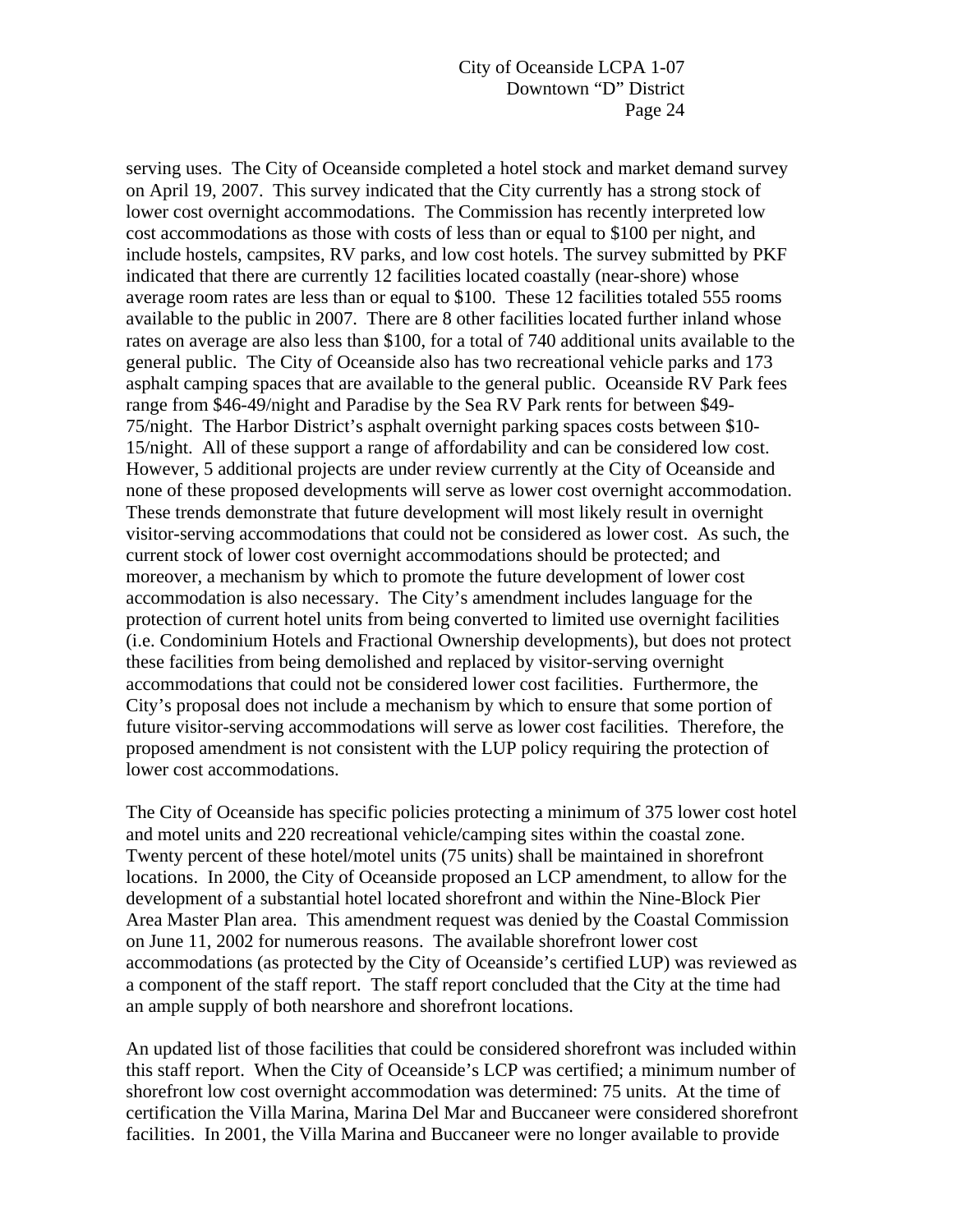these low cost accommodations. However, two other facilities (Oceanside Marina Inn and Robert's Cottages) were being considered as shorefront low cost overnight accommodation; therefore, the City's available accommodations were greater than the minimum established by the LCP. The following list of available lower cost shorefront overnight accommodations was included in the staff report for Oceanside LCPA 1-2001:

#### Shorefront Lower Cost Hotel/Motel Units

| Name                 | Location                | # of Units |
|----------------------|-------------------------|------------|
| Oceanside Marina Inn | 2008 Harbor Drive North | 52         |
| Marina Del Mar       | 1202 N. Pacific         | 42         |
| Robert's Cottages    | 704 N. The Strand       | 24         |

 Total: 118 Minimum required by LCP: 75

An updated survey of the current stock of lower cost hotel units was completed by PKF Consulting. As discussed above, the report indicates that the majority of available units within the City can still be considered lower-cost, however, the analysis did not include of these what units were still located shorefront. Staff has reviewed the submitted report and concluded that all of the above mentioned shorefront accommodations are still operating. Marina Del Mar and the Marina Inn, however, can no longer be considered as lower cost. Further, Robert's Cottages have a minimum week long stay and range in prices from \$660-\$1100/week and are individually owned vacation rentals that are periodically available for rent at the owners' discretion. Therefore, combining the increase in prices at Marina Del Mar and the Marina Inn, and the week minimum stay and individual ownership of Robert's Cottages, there are no longer any units available on Oceanside's shorefront that can be considered lower cost, thus inconsistent with the minimum number of affordable units protected by the City's LCP. While there are a number of facilities (overnight camping and the Harbor) that can be considered "shorefront," the City's LUP specifically requires that these units be in the form of either hotel or motel rooms, and not camping sites. The Commission recognizes that Oceanside does have a good supply of nearshore overnight accommodation, but the shorefront developments specifically protected by the LCP have been completely eliminated; and, as stated above the project associated with this LCP amendment is for a development located shorefront, that is not proposing any low cost overnight accommodation further exasperating the lack of low cost facilities at shorefront locations. Thus, as proposed, the LCP amendment cannot be found consistent with the City's certified LUP.

#### **2. Limited Use Overnight Accommodation.**

As cited above, Oceanside's LCP gives greater priority to visitor-serving uses, which include hotels and other uses that provide overnight accommodations and gives particular preference to lower cost visitor-serving accommodations. Because condo-hotel units are individually owned and subject to either no or varying length of stay restrictions, they can be considered a quasi-residential land use that only functions part time as an overnight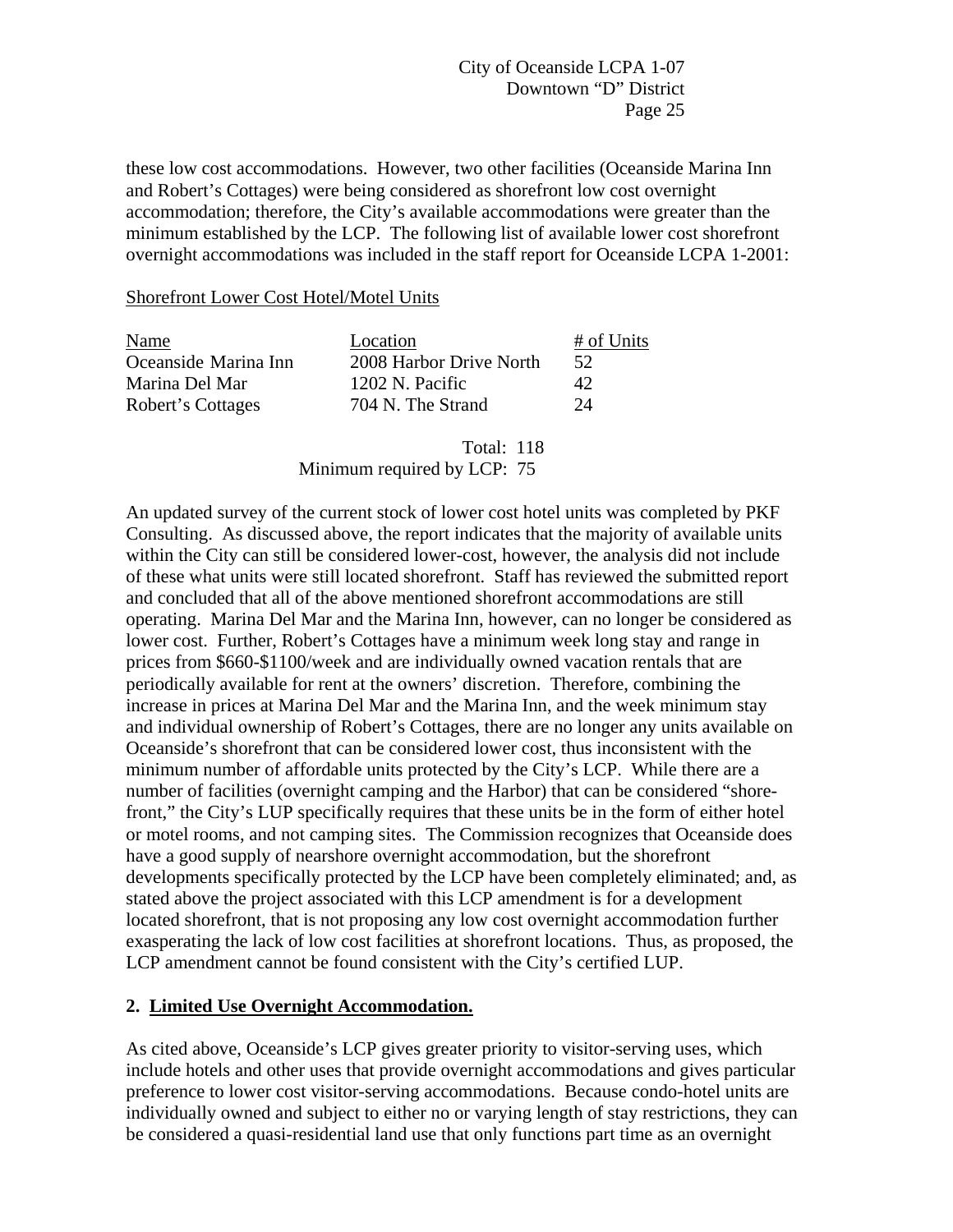visitor accommodation. As a quasi-residential land use, condo hotels raise concerns relative to the extent they actually constitute a visitor-serving land use. In addition, condo-hotels generally do not offer accommodations that can be considered "lower-cost," raising questions about the adequacy of supply of lower-cost visitor-serving accommodations in the coastal zone.

The proposed amendment is partially a project driven amendment. The amendment, as submitted, includes definitions for Condominium Hotels and Fractional Ownership developments, to be conditionally permitted in Subdistricts 1 and 12 (Nine Block Pier Master Plan Area). The LCP includes development criteria applicable to these areas which addresses height limits, setbacks, view preservation, public use requirements and maximum density and intensity in order to provide for both public access and commercial recreational and visitor-serving facilities within the nine-block area. The purpose of the LCP policy language and master plan requirement was to assure that the area would be redeveloped with hotel and commercial development consistent with the public access and recreation policies of the Coastal Act and not allow the area to be redeveloped with lesser priority development, such as residential and/or office use. Subdistrict 12 is zoned for tourist and visitor-serving commercial uses. The objective of Subdistrict 12 is to provide a special tourist/visitor oriented subdistrict that relates to the pier, ocean, beach, marina and freeway. Permitted uses within this zone with a Conditional Use Permit (CUP) include hotels, time-shares, commercial recreation and entertainment, retail sales and eating and drinking establishments.

The project proponents have indicated that financing for traditional hotels is not economically feasible. Limited Use Overnight Visitor Accommodations are proposed as a means of financing a hotel-type facility. The project proponents have indicated that their goal in proposing Limited Use Overnight Visitor Accommodation is to acquire financial backing for the initial expense of constructing the hotel, which they assert could not otherwise be built. The City has indicated that Subdistricts 1 and 12 are the only areas they are proposing Limited Use Overnight Accommodation, and given that Subdistricts 1 and 12 are only 9 blocks, the opportunity for development of numerous Limited Use facilities is minimal. In fact, given the size of the proposed development and the requirements for commercial space within these subdistricts, it is highly unlikely that any other Limited Use development would be feasible in these areas.

Although the amendment contains policy language that encourages visitor-serving uses within the nine-block area, the proposed changes will diminish the area available within the coastal zone to provide lower cost visitor-serving overnight accommodation. The amendment as proposed does include restrictions for the percentage of rooms that can be designated for limited use overnight visitor accommodation and length of stay maximums for individual owners, as well as a prohibition on converting any existing hotel to a limited use overnight establishment. The definitions proposed, together with the lack of any provision or protection of lower cost overnight accommodation, could result in the eventual elimination or substantial loss of lower cost facilities in the Oceanside coastal area. Moreover, the specific project associated with this LCP amendment is located shorefront; and, therefore, this development could serve to replace the current deficit for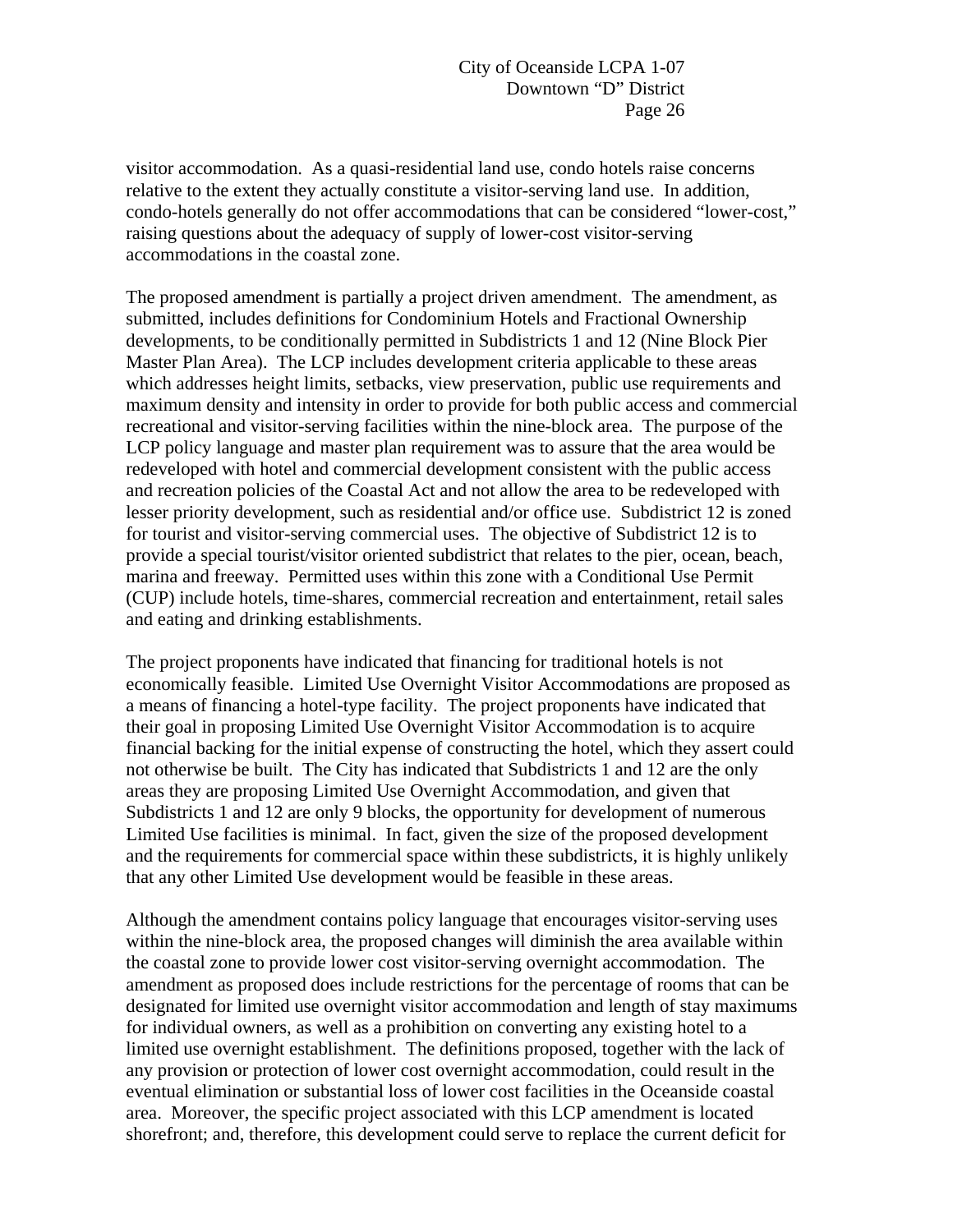shorefront lower cost overnight accommodation. And, as stated above, future development of lower cost overnight accommodations should be encouraged to help maintain the stock of available lower cost facilities as Oceanside redevelops and land costs and construction costs increase. As such, the amendment, as submitted, cannot be found consistent with the City's certified LUP.

### **PART V. FINDINGS FOR APPROVAL OF THE CITY OF OCEANSIDE IMPLEMENTATION PLAN AMENDMENT, IF MODIFIED**

### **1. Provision and Protection of Lower Cost Visitor-serving Overnight Accommodations**.

The City has proposed numerous changes to its Zoning Ordinances for both the Redevelopment Area and the Downtown District. The majority of these modifications are "house-keeping" changes and do not result in any inconsistencies with the City's certified LUP. However, included in the City's submittal is the introduction of Limited Use Overnight Accommodation, in the form of both Condominium Hotels and Fractional Ownership Hotel developments. While the City has stated that these definitions and proposed restrictions are project specific, the language used and the restrictions required should be developed so that they can be applied to future projects as well. The City of Oceanside, along with many other coastal cities, is not seeing any new lower cost accommodations being proposed and instead is seeing multiple higher cost accommodation requests within the coastal zone, thereby limiting the opportunities for individuals to visit the coast line. The City of Oceanside has policies protecting lower cost visitor-serving facilities as well as a specific policy protecting lower cost overnight accommodation both within the City limits, as well as at the shoreline. Modifications have been suggested for the definition for Condominium Hotel Units to more appropriately define this type of development pursuant to California Civil Code section 1351(f). Further recommendations have been made to protect existing hotel units, as well as the provision for the payment of fees in-lieu of providing lower cost units as a component to any future development within the redevelopment area. Although the Commission prefers the actual provision of lower-cost accommodations in conjunction with projects, where necessary, the Commission has used in-lieu fees to provide lowercost accommodations.

In general, many moderately priced hotel and motel accommodations tend to be older structures that are becoming less and less economically viable. As more recycling occurs, the stock of lower cost overnight accommodations tends to be reduced, since it is generally not economically feasible to replace these structures with accommodations that will maintain the same low rates. In general, the Commission sees far more proposals for higher cost accommodations than for low cost ones. In an effort to stem this tide, and to protect lower cost visitor-serving facilities, the Commission has imposed in-lieu mitigation fees when development proposes only higher cost accommodations. By doing so, a method is provided to assure that some degree of lower cost overnight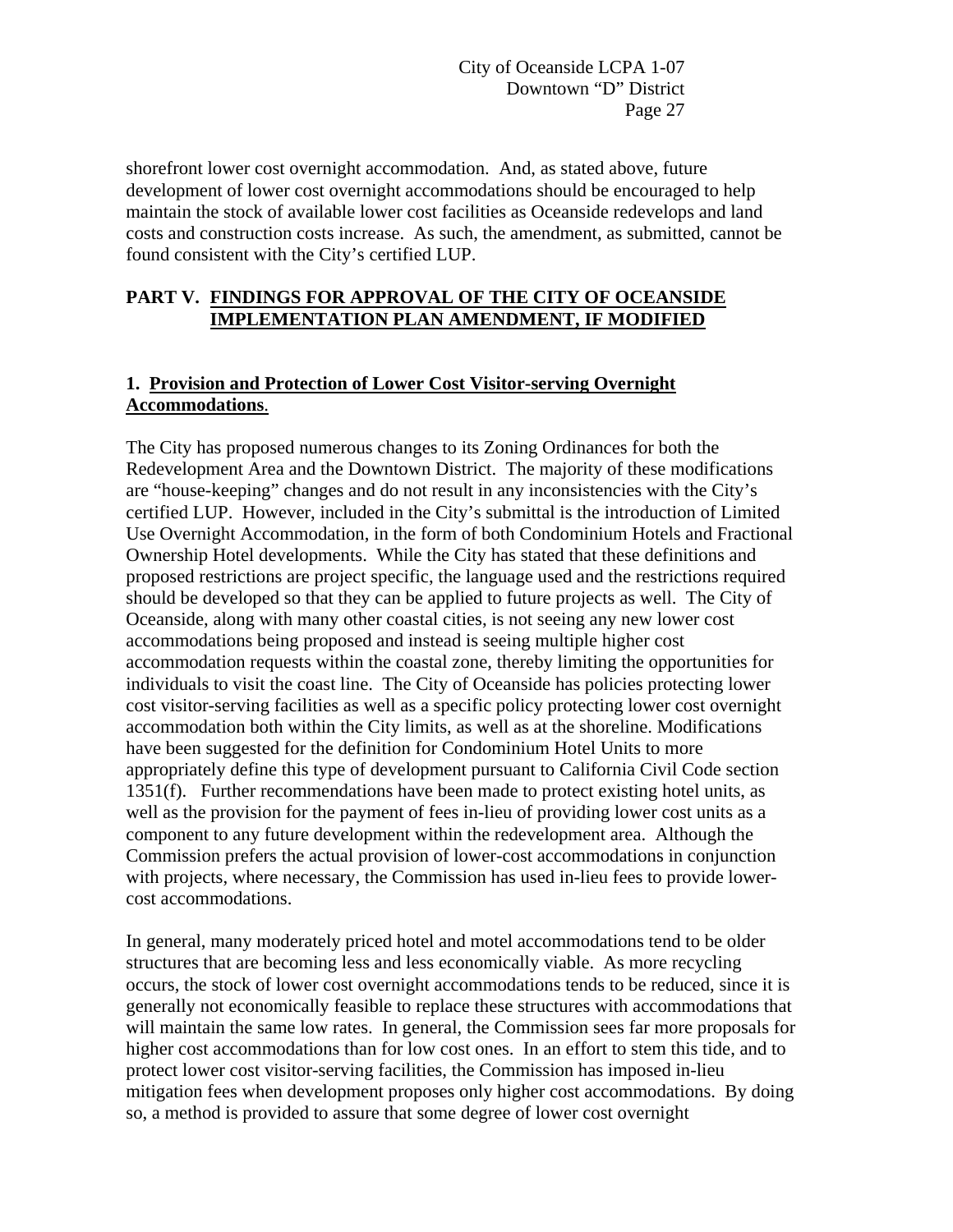accommodations will continue to be provided in the coastal zone, as is required by the City of Oceanside's certified LUP.

While the type of Limited Use Overnight Visitor Accommodation anticipated pursuant to this amendment will be visitor-serving, it is not expected to be lower cost. The provision of only higher cost accommodations would preclude provision of lower cost facilities, which, unless mitigated, would be inconsistent with the public access policies of Oceanside's LUP. Unless the IP is modified to include provisions requiring mitigation of higher cost accommodations are adopted, there is no assurance that lower cost accommodations will remain available along the coast. The intent of the City's LUP policy is to ensure a balanced mix of visitor and recreational facilities within the coastal zone, so as to provide recreational opportunities to all economic sectors of the public. In order to protect, encourage, and where feasible, provide lower cost overnight visitor accommodations, a modification is suggested that would require payment of an in-lieu fee to support continued availability of lower cost overnight visitor accommodations in the general project vicinity.

As a component of the City's permitting process, a preliminary study of low cost facilities was completed. The findings of this survey indicated that the City has ample low cost visitor-serving facilities. This study, however, does not exempt the City from encouraging additional low-cost facilities or maintaining current uses, especially in areas designated and zoned specifically for high priority visitor-serving uses. The demand for lower cost facilities is easily recognizable state-wide. For example, in Santa Monica, the average occupancy rate for its hostel was 96%, with the hostel completely full about half the year. Further, 77 million people visited California State Parks in the 2004-2005 fiscal year; 90% of which were parks located along the coast. Further, the demand for campsites within these parks grew approximately 13% between the years 2000 and 2005. According to the 2003 California Coastal Access Guide, only 12 properties were low-cost accommodations. The average daily room rate in San Diego County for 2005 was \$122, with a peak rate of \$136 in July. The average occupancy rate for the same year was 72.3%, with a peak rate of 86% in July. Because the proposed development is located at a site zoned for visitor-serving amenities, and lower cost recreational and overnight facilities are protected by the City's LUP, lower cost facilities are the priority development type at every site located within these zoning areas and protected by the City's LUP policies. The City did include a number of provisions to address this concern and to better assure that condo-hotel and fractional ownership hotel units will function, to the extent feasible, as traditional hotel units. As discussed in the prior section, however, these proposed provisions are inadequate to protect lower cost facilities in the coastal zone.

In past actions, the Commission has imposed an in-lieu mitigation fee to be used to provide new lower cost overnight visitor accommodations. Recent examples include 5- 99-169 (Maguire Partners), 5-05-385 (Seal Beach Six), A-3-PSB-06-001 (Beachwalk Hotel), and A-6-ENC-07-51 (Surfer's Point). The most recent example included the requirement for a fee of \$30,000 per room for 25% of the proposed number of rooms. These numbers have been included in the suggested modifications for the City's proposed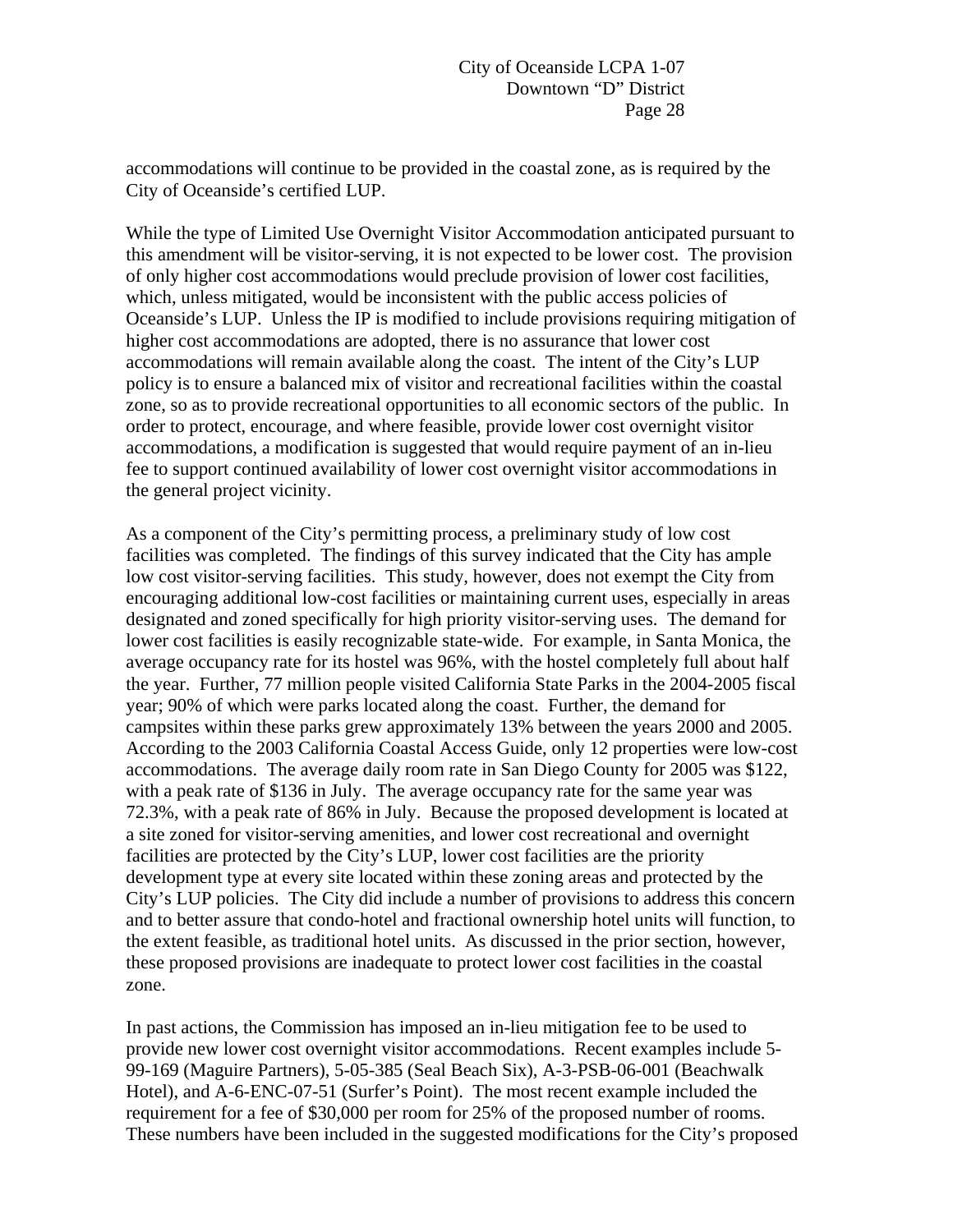amendment and would be applicable to all developments that cannot be considered lower cost and are located within the Redevelopment Area.

Because the Commission has historically interpreted the protection of lower cost facilities to include a range of affordable facilities, requiring an in-lieu fee for 100% of the units within a proposed development would be too high. It stands to reason that should the proposed development include a significant number of its rooms as lower cost, the protection of a range of affordability would still be possible. However, as stated above, the current trend for development is to include 0% of a proposed development's rooms to function as lower cost. Therefore, a significant portion of these rooms would be required to pay fees in-lieu of providing facilities at lower cost. The Commission has historically interpreted 25% as a reasonable amount of the total development to protect a range of affordability. Under the Coastal Act and specified in the certified LUP, each development on critical land reserved for visitor uses should provide some lower cost amenities to support public use and coastal access. As stated above, the current trend, and the project proposed, includes 0% of the units serving as lower cost accommodation; therefore, the suggested modification requires that an in-lieu fee be paid for 25% of the units, to account for the lack of these priority uses provided on site.

The fee of \$30,000 was established based on figures provided to the Commission by Hostelling International (HI) in a letter dated October 26, 2007 (ref. Exhibit #3 attached). The figures provided by HI are based on two models for a 100-bed, 15,000 sq. ft. hostel facility in the Coastal Zone. The figures are based on experience with the existing 153 bed, HI-San Diego Downtown Hostel. Both models include construction costs for rehabilitation of an existing structure. The difference in the two models is that one includes the costs of purchase of the land and the other is based on operating a leased facility. Both models include "Hard Costs" and "Soft Costs" and start up costs, but not operating costs. "Hard" costs include, among other things, the costs of purchasing the building and land and construction costs (including a construction cost contingency and performance bond for the contractor). "Soft" costs include, among other things, closing costs, architectural and engineering costs, construction management, permit fees, legal fees, furniture and equipment costs and marketing costs.

In looking at the information provided by HI, it should be noted that while two models are provided, the model utilizing a leased building is not sustainable over time and thus, would likely not be implemented by HI. In addition, the purchase building/land model includes \$2,500,000.00 for the purchase price. Again, this is not based on an actual project, but on experience from the downtown San Diego hostel. The actual cost of the land/building could vary significantly and, as such, it makes sense that the total cost per bed price for this model could be too high. In order to take this into account, the Commission finds that a cost per bed generally midrange between the two figures provided by HI is most supportable and likely conservative. Therefore, the in-lieu fee included in the suggested modifications, is \$30,000.00 per bed.

These in-lieu fees are required to be managed in an interest bearing account, until a project has been approved by the City of Oceanside and the Executive Director of the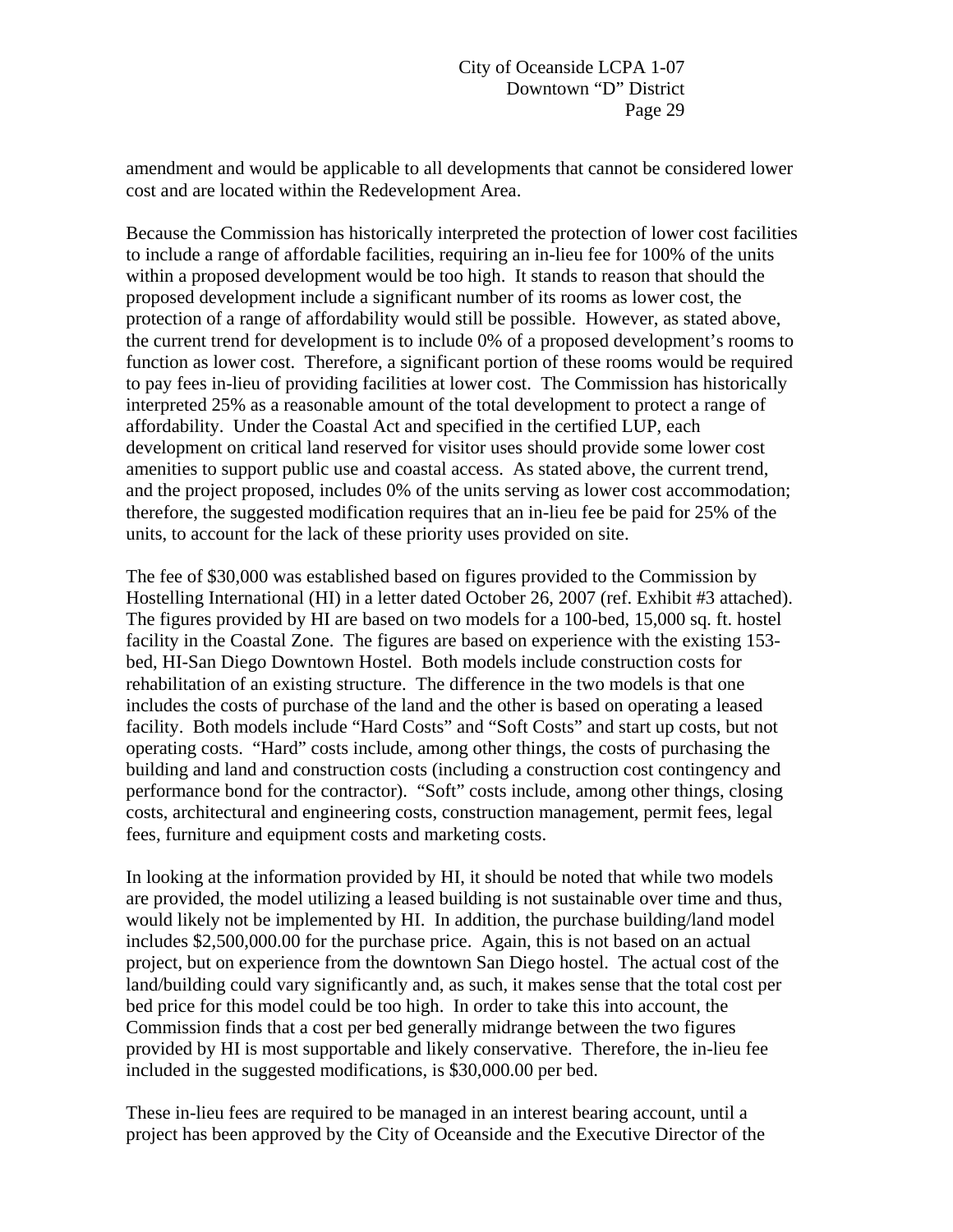Commission to develop a lower cost visitor-serving overnight accommodation. Developments such as campgrounds and youth hostels are both considered desirable projects to be funded by the in-lieu fees. The suggested modifications include provisions that ensure that if the fees are not used within 10 years, the funds will need to be donated to one or more of the State Park units or non-profit entities providing lower cost visitor amenities in a Southern California coastal zone jurisdiction or other organization acceptable to the Executive Director. The suggested modification also includes the opportunity for an applicant to propose a specific lower cost overnight accommodation project to complete or contribute to, as opposed to payment of fees, subject to the approval of the City of Oceanside and the Executive Director of the Commission. These suggested modifications will serve as incentives to include lower cost accommodations within future projects, or to allocate funds to potential lower cost overnight accommodation projects, thereby protecting lower cost visitor-serving accommodation within Oceanside's coastal zone, consistent with the City's LUP.

A further suggested modification has been recommended to further protect existing lower cost overnight facilities. As stated above, the majority of lower cost facilities remaining within the coastal zone are older and often outdated facilities; therefore, demolition of these facilities is likely. If these lower cost facilities are demolished and then replaced by higher cost facilities, not only would existing lower cost accommodations not be protected, but they would not be replaced. Therefore, a modification has been suggested that any demolition of existing hotel/motel units, to be replaced by newer more expensive units (as opposed to being renovated), would be required to pay an in-lieu fee for at least 50% of the proposed new units. This increase in fees would mitigate for both the loss of existing units, as well as the lack of proposed lower cost units.

The City's LUP requires that lower cost facilities be protected, encouraged and provided, as well as the policy specific for the protection of lower cost overnight accommodation within the coastal zone and at shorefront locations. Therefore, for the reasons outlined above, the Commission finds that only if modified as suggested, can the proposed amendment be found consistent with the City of Oceanside's LUP.

### **2. Limited Use Overnight Accommodations.**

The City of Oceanside has proposed to allow limited use overnight facilities within the Downtown District. Limited use overnight accommodations have consistently been considered semi-residential, and not the most desirable use within areas reserved and zoned for visitor-serving uses. Therefore, in order to maximize the visitor-serving use within these Limited Use Overnight Visitor Accommodations, limits and restrictions must be imposed on the number of units per hotel project for which limited use ownership rights may be created and sold, and on use of the units by separate owners, as well as on how the overall hotel is operated.

The City has included language in its submittal which requires that privately owned units not occupied by the owner(s) or their guests must be made available for overnight rental by the general public in the same manner as the traditional hotel units. This achieves two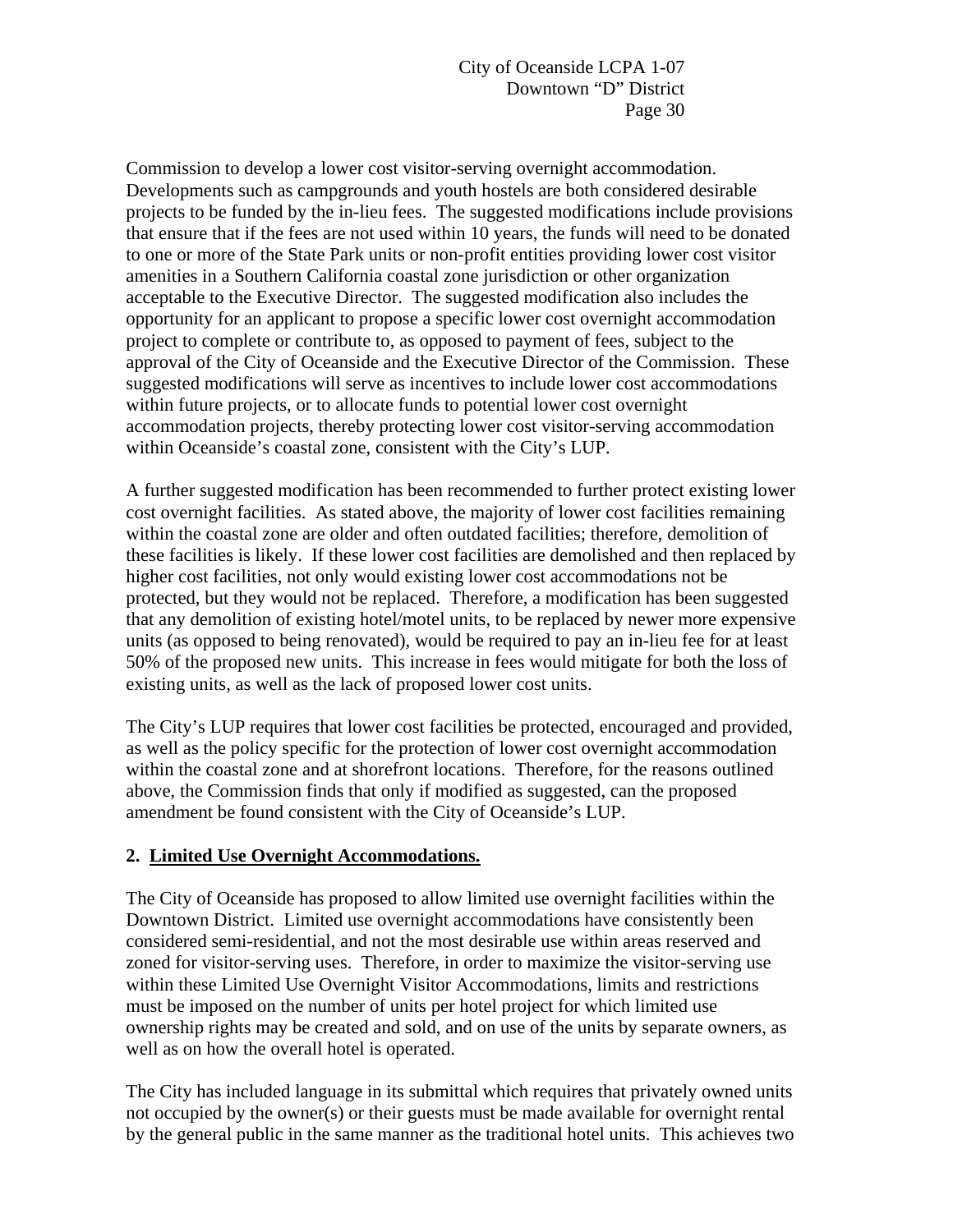ends: 1) it increases the facility's visitor-serving function by increasing the number of transient overnight accommodations units available to the general public, and 2) it promotes the likelihood that the overall facility will be perceived as a facility available to the general public. The City also included maximum percentages for individual rooms to be utilized as limited use overnight accommodation. Condominium Hotels would be limited to a maximum percentage of 25% of the total rooms, and Fractional Ownership hotels would be limited to 15%. Also regulated by the City, the combination of timeshares, fractional ownership units and condominium hotels could not exceed 25% for any development. This is important because the initial cost of being an individual owner of any of these limited use accommodations is not considered low cost, as if often well out of the affordable range for the public. If a development was proposed as 100% limited use overnight accommodations, those facilities would be restricted to only allow those who can afford this initial purchase cost to stay at the facility. As such, by restricting the percentage of limited use overnight accommodation allowed within any proposed development, these facilities will remain available to a larger portion of the pubic.

The City also included in their proposed language length of stay restrictions. These restrictions include a maximum stay of 90 days per calendar year, with a maximum of 29 consecutive days of use during any 60 day period. These restrictions prohibit individual owners from staying for extended periods of time, which would further restrict the visitor-serving uses within the facility. Lastly, the City prohibited the conversion of any existing hotel/motel units into Limited Use Overnight Accommodations. Thus, it attempted to protect the existing stock of unrestricted overnight facilities. However, the City did not include detailed provisions for the maintenance of such restrictions, nor did it include provisions for the protection of the portion of the units operating as unrestricted overnight facilities.

It is important that all units in the hotel, both fractional ownership/condominium-hotel units, as well as traditional units, be operated by a single hotel operator (of their respective facilities). This includes booking of reservations, check-in, maintenance, cleaning services, and similar responsibilities of hotel management. This requirement is important as a means of assuring the hotel does not convert to a limited ownership-only hotel and to maximize its visitor-serving functions. Because the traditional hotel rooms are not limited only to those who have purchased ownership interests, they are available to a much larger segment of the population. Thus, it is important that the number of traditional guestrooms not decrease, because the greater number of traditional guestrooms, the greater the visitor-serving function of the hotel.

These restrictions and requirements must be implemented as part of the Fractional Ownership and Condominium-Hotel operations. Consequently, a specific entity responsible for implementing the restrictions and requirements must be identified. An appropriate entity would be one that has access and control over the entire facility. The facility's owner/operator is in the position to implement the necessary restrictions and requirements. Therefore, the suggested modifications reference the hotel owner-operator as the entity responsible for implementing the restrictions and requirements.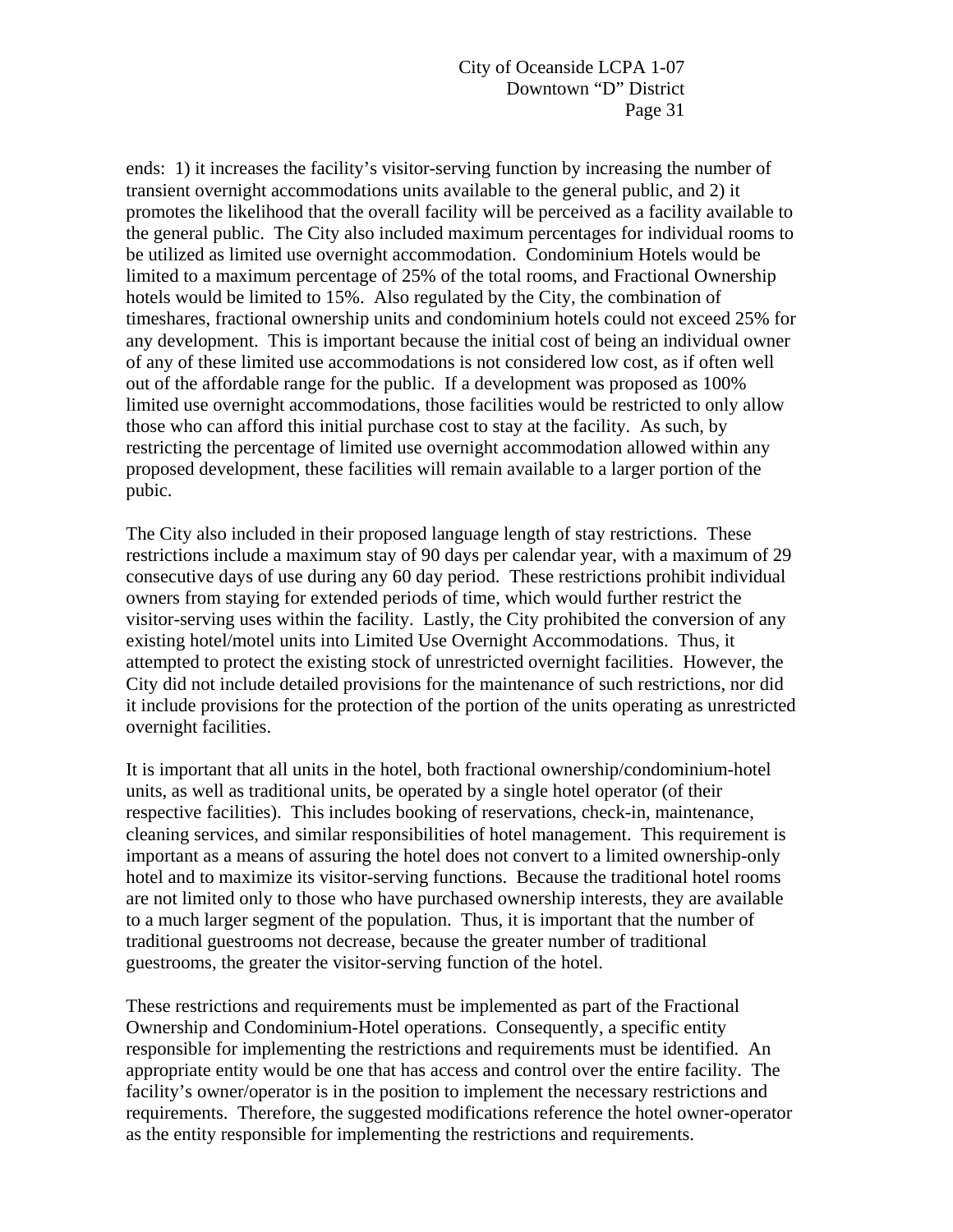Furthermore, although it may be likely the hotel will be owned and operated by the same entity, this is not certain. Therefore, measures must be in place to address a situation where the hotel is owned and operated by two separate entities. It must be clear that, in such a situation, both the owner and the operator are responsible, and indeed liable, for carrying out the requirements and restrictions imposed upon each facility. This is reflected in the suggested modifications.

An additional modification has been suggested for the requirement of a transfer fee amounting to 1% of the resale cost of the individual unit every time the unit changes ownership. This fee has been recommended to mitigate for the restrictive nature of Limited Use Overnight Accommodations. At the point of sale, the hotel owner/operator may have the option to purchase the room from the individual owner, or to transfer the unit to an unrestricted traditional overnight accommodation. By reselling the unit as a Fractional Ownership development or a Condominium Hotel unit, the residential nature of these types of facilities are being perpetuated; and as a result, the visitor-serving opportunities of the facility are being minimized. The requirement for a 1% transfer fee when the unit is resold will provide mitigation for the perpetuation of a semi-residential use in a facility designed for visitor-serving use. These fees will be managed in the same manner as the in-lieu fees required for the development of visitor-serving accommodations that do not include lower cost units.

In conclusion, the City of Oceanside's LUP requires that lower cost visitor and recreational facilities be protected. The subject of this LCP amendment is overnight accommodations within the Commercial Visitor district. Thus, the specific type of visitor-serving facility to be protected under this amendment is lower cost overnight visitor accommodations. The proposed amendment is partially a project driven amendment. The project driving the amendment is expected to include both limited use and high cost overnight accommodations. The City of Oceanside has proposed a number of definitions and restrictions to better serve the community. However, the amendment, as proposed, does not include adequate protection for the maintenance and future development of lower cost overnight accommodation, especially given the City's requirement for protection of shorefront lower cost overnight accommodation. Also the amendment, as proposed, does not include adequate restrictions on the Limited Use Overnight Accommodations proposed within this amendment. However, with the suggested modifications for protection of existing lower cost overnight accommodations and the provision for the requirement of fees in-lieu of any future development that does not include a lower cost overnight accommodation component, lower cost overnight accommodation will be both protected and augmented. Further, will the suggested modification for the operation of any Limited Use Overnight Accommodation, the visitor-serving opportunities within areas designated and zoned to serve visitor-serving uses will be protected. Therefore, the proposed amendment can only be found consistent with the City's certified LUP with the inclusion of the above discussed suggested modifications.

### **PART VI. CONSISTENCY WITH THE CALIFORNIA ENVIRONMENTAL QUALITY ACT (CEQA)**